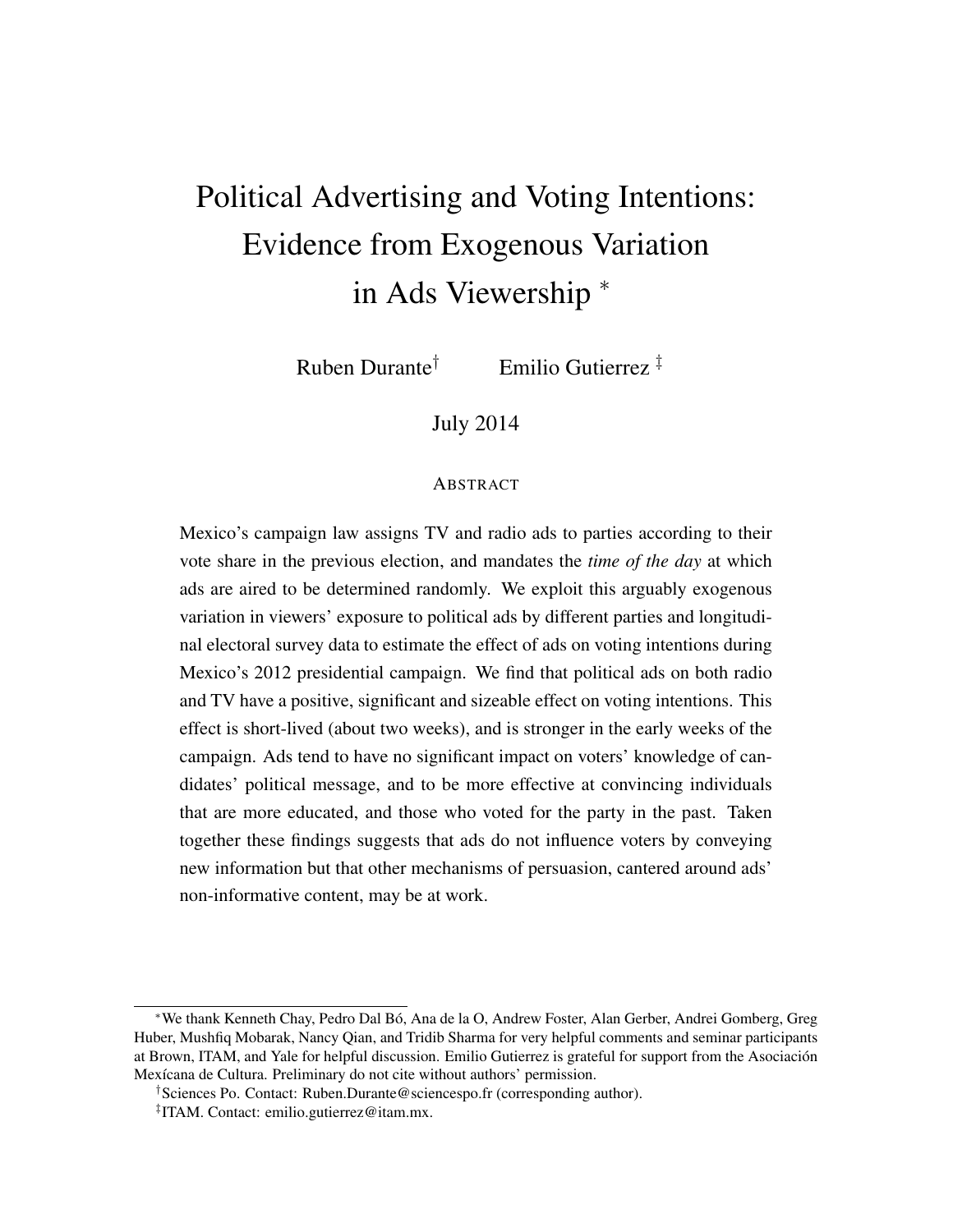#### 1. INTRODUCTION

The role of money in politics has traditionally made the object of a lively debate among political commentators and ordinary citizens alike. This is especially the case in countries, like the U.S., where few limits exists on how much private interests can contribute to political parties and how much these can spend in campaigns.<sup>[1](#page-0-0)</sup> Indeed, over the past decades, the amount of resources spent for political campaigns has grown steadily both in mature and consolidating democracies.<sup>[2](#page-0-0)</sup> A large fraction of campaign money is spent to purchase political advertising on mass media, with television usually getting the lion's share. In light of this, any attempt to understand the impact of money in politics cannot abstract from understanding the effect of political advertising.

The mere fact that political actors invest considerable resources on ads suggests that they should have some influence on voters' attitudes and choices. Yet, empirical evidence in this respect is mixed, with most studies documenting small or short-lived effects. Furthermore, little is known on how the persuasive effect of political ads may operate, namely whether ads influence voters by providing new information about candidates and platforms, or, rather, by priming non-informative peripheral factors. This distinction is crucial since different models of persuasion have very different implications regarding the social desirability of ads and the opportunity of regulating candidates' access to them [\(DellaVigna and Gentzkow,](#page-22-0) [2010\)](#page-22-0).

From an empirical perspective, examining the effect of political ads on voting is a challenging task due to obvious concerns of reverse causality and omitted variables. Intuitively, what resources a candidate is able to raise and spend is likely to be influenced by her electoral prospects, or to be correlated with other individual characteristics (e.g. ability) that can affect her electoral performance in ways other than through advertising. Previous work has attempted to overcome these difficulties by randomizing exposure to political ads in the context of lab or field experiments, or by exploiting arguably exogenous variation in candidates' ads or spending from real world situations [\(Levitt,](#page-22-1) [1994;](#page-22-1) [Ansolabehere and Iyengar,](#page-22-2) [1996;](#page-22-2) [Valentino et al.,](#page-23-0) [2004;](#page-23-0) [Brader,](#page-22-3) [2005;](#page-22-3) [Gerber](#page-22-4) [et al.,](#page-22-4) [2007;](#page-22-4) [Da Silveira and De Mello,](#page-22-5) [2011\)](#page-22-5). However, most of these contributions have limited external validity or fall short of properly identifying the impact of ads either because of difficulties in defining a relevant control group, or because the variation they exploit is not truly exogenous.

In this paper we attempt to estimate the causal effect of political ads on voting intentions by ex-

 $<sup>1</sup>$  Since differences in campaign spending can influence the outcomes of elections in favor of deep-pocketed candi-</sup> dates, one concern is that this may give candidates an incentive to cater to wealthy special interests for financial support. Insofar as elected officials may reward contributors for their support, this could cause policies to be swayed in favor of large contributors and away from ordinary citizens [\(Prat,](#page-23-1) [2002\)](#page-23-1).

 $2$  In the U.S., for example, overall spending for the 2012 presidential campaign has been estimated to over \$2.6 billion. Similarly in Mexico, the country this study focuses on, campaign spending by the three main parties in the 2006 presidential campaign amounted to over \$300 million, accounting for an even larger share of GDP than in the U.S.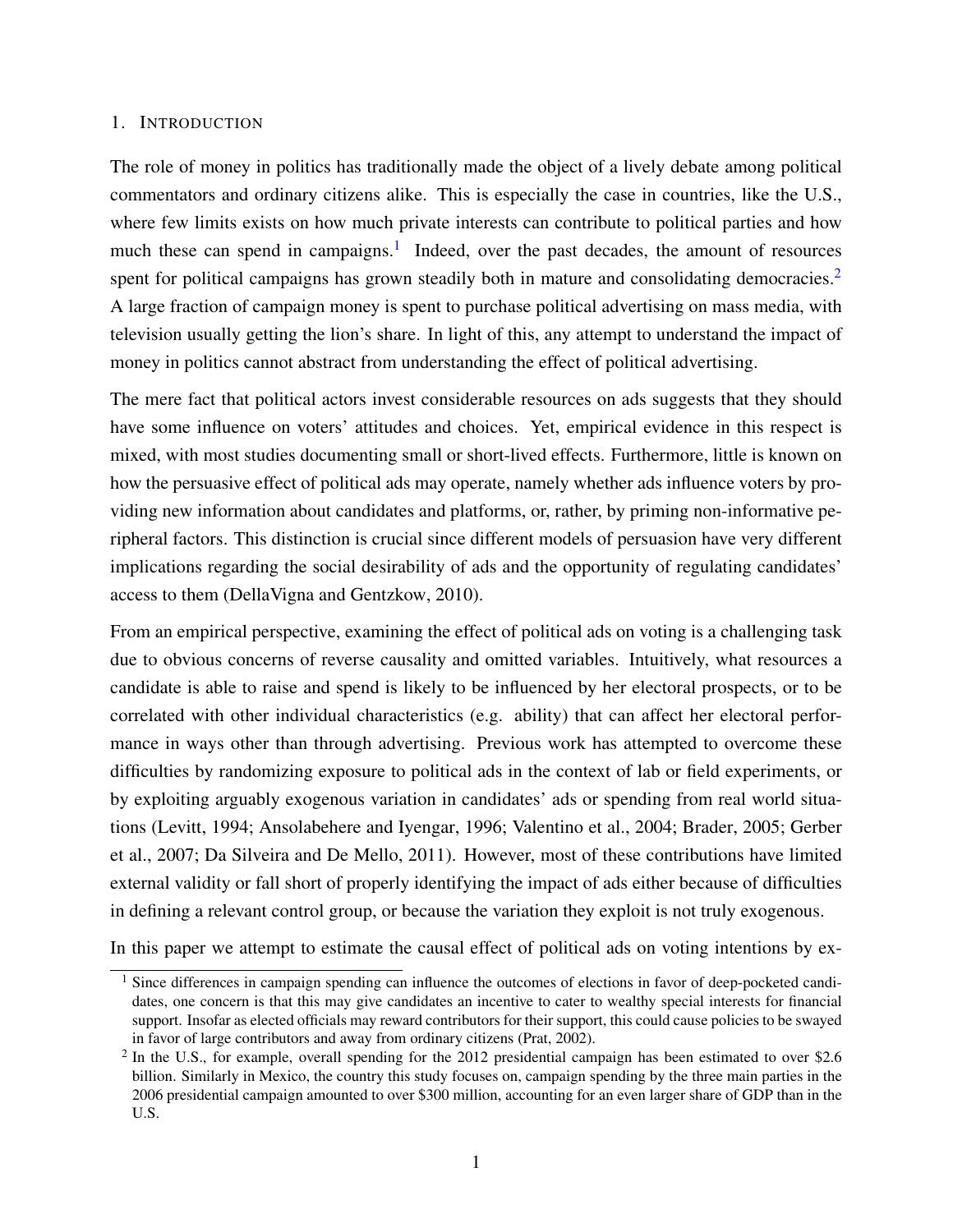ploiting exogenous variation in viewers' exposure to parties' ads on TV and radio during the 2012 Mexican presidential campaign. In particular, we take benefit of a recent reform of Mexico's electoral campaign law which prevents parties from purchasing ads but, instead, assigns them publiclymandated ads slots on every TV and radio stations in proportion to their vote share in the previous election. Crucially for our identification strategy, while the share of ads assigned to each party remains constant throughout the campaign, the time of the day at which each party's ads are aired on the first day of the campaign is determined by a lottery, with ads slots rolling over in subsequent days.<sup>[3](#page-0-0)</sup> Based on the number of ads assigned to each party, on the time of the day at which each ad was aired, and on the average audience at each time of the day, we construct two measures of potential exposure to each party's ads on TV and radio respectively. To estimate the effect of ads on voting intentions, we combine this information with electoral survey data available for each week of the campaign for a subset of 160 polling stations distributed across 28 of Mexico's 32 states. In particular, we examine how weekly voting intentions for each of the top three candidates evolve over time as a function of each candidate's audience-weighted ads share in the previous weeks. The availability of longitudinal data at a very small level of aggregation allows us to identify the effect of ads by comparing voting intentions in the same polling station at different times of the campaign controlling for both candidate/polling station and candidate/week fixed effects, i.e. for the average popularity of each candidate in each location, and for any shock to candidates' popularity at the national level.

Our unique empirical design allows us to improve upon previous studies along several dimensions. First, unlike studies based on lab experiments, we examine the effect of political ads in the context of a campaign for a real and high-stake election. Second, we exploit random variation in exposure to political ads that affects the entire voting population and is unquestionably exogenous to both candidates and elections' characteristics. Third, our setting allows us to explore how the effect of ads may operate; in particular, due to the availability of longitudinal data for the entire duration of the campaign and of detailed information on respondent's political awareness and personal characteristics we can shed light on: i) how persistent is the effect of ads, ii) how it evolves over the course of the campaign, iii) whether it results from improved voters' information, iv) what groups of voters are more vulnerable to ads.

We find that political ads have a positive and significant effect on voting intentions. The effect is similar for TV and radio and is quite sizeable: a one percentage point increase in exposure to a candidate's ads in the previous two weeks increases respondents' reported probability of voting for

 $3$  It is important to note that in states where only federal elections were held (17 out of 32), parties ads share were based on their vote share in the previous federal election, and the distribution of airtime was determined by a unique lottery. Instead, in each of the 15 states in which gubernatorial elections were held concurrently with presidential elections, parties' ads share were based on their vote share in both the previous federal and state elections, and time slots were assigned via a separate lottery.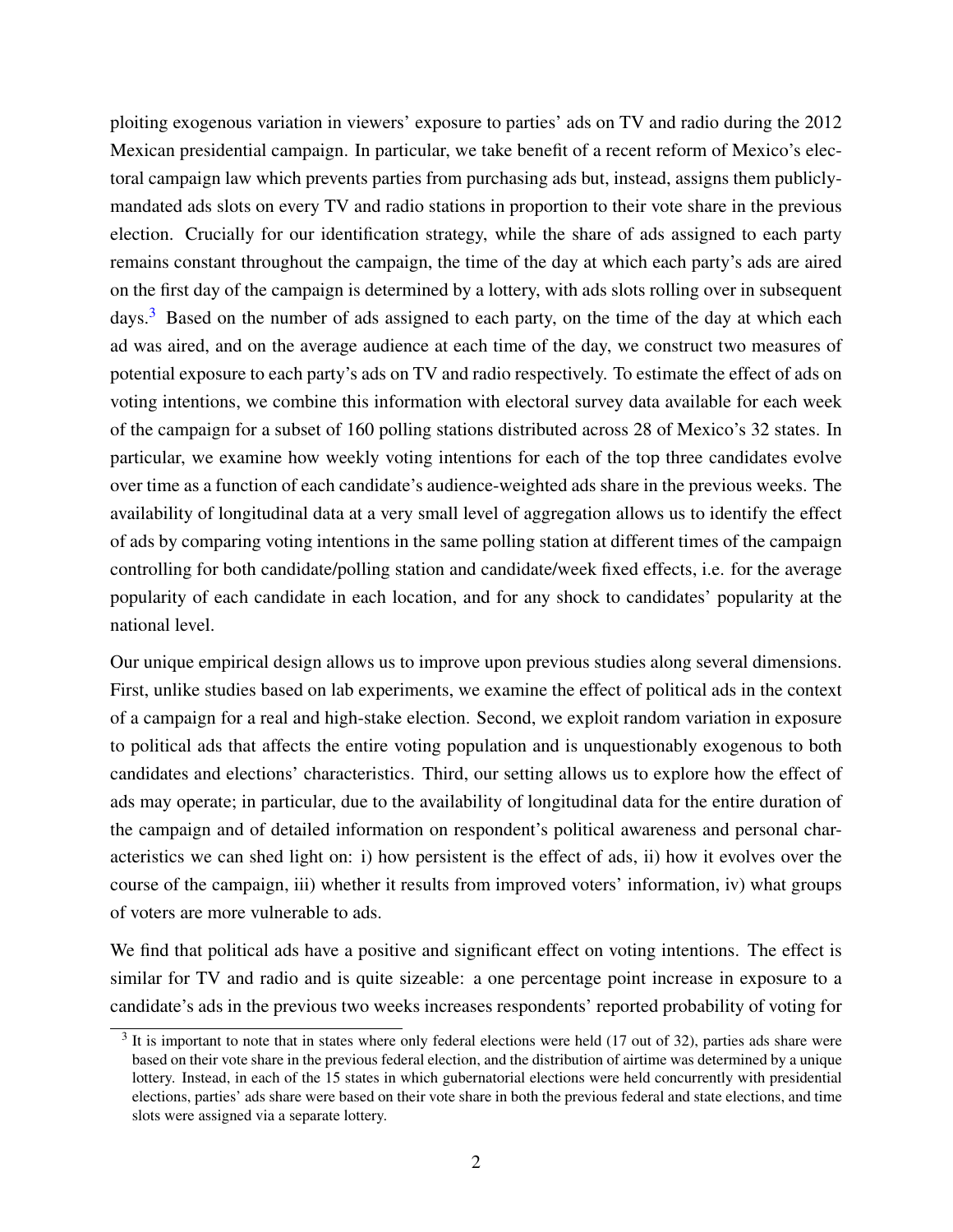that candidate by 0.55% for TV and by 0.62% for radio.<sup>[4](#page-0-0)</sup> In line with previous findings [\(Gerber](#page-22-4) [et al.,](#page-22-4) [2007\)](#page-22-4), we find that the effect of ads appears is rather short-lived: controlling for exposure to ads in the two weeks prior to the interview, ads aired in the preceding two weeks have no significant impact on voting intentions. Quite surprisingly, with regard to the evolution of the effect of ads over time, we find that ads aired earlier on in the campaign have a larger effect than ads aired later on, including in the final stretch of the campaign. We also examine whether ads influence voters by informing them about parties and candidates. To this end, we test whether exposure to ads is associated with better knowledge of candidates' campaign slogans - possibly the most basic and recurrent element of their political message - but find no evidence in this respect. Finally, using information on respondents' personal characteristics and previous voting behavior, we look at what segments of the voting population are more vulnerable to ads. In this regard, in contrast with some previous work, we find that people that are less educated and less politically informed tend to be less rather than more responsive to political ads. Furthermore, we find that a party's ads has larger effect on individuals that voted for that party in the past; this suggests ads are more effective at mobilizing party sympathisers than persuading others.

Our findings confirm that political ads are influential in shaping individual voting intentions. Furthermore, they qualify this result in several ways, providing new and rather nuanced insights on the relative impact of ads' informative vs. non-informative content. Most of our results are rather inconsistent with standard models of Bayesian updating; in particular, that ads have a short-lived effect, have a larger impact on more informed and sophisticated voters, and do not improve voters' knowledge of candidates' message seems at odds with the predictions of such models. That the effect of ads decreases over time is instead consistent with a theory of informative persuasion according to which ads should be especially effective in shaping voters' attitudes when their opinions are not fully-formed; yet, this result could also be rationalized by models of non-informative persuasion under the assumption that viewers are affected by ads fatigue. [5](#page-0-0)

Taken together, the evidence presented here, though not conclusive, does not support the view that ads influence voters by conveying new information; rather, it suggests that other mechanisms of persuasion, cantered around ads? non-informative content, may be at work. These findings call for further rigorous empirical research on the channels through ads affect voters' opinion, and suggests some ways along which conventional models of informative persuasion may be extended.

<sup>&</sup>lt;sup>4</sup> The estimated effect does not seem to capture a spurious correlation between exposure to ads and respondent's general political leaning; in fact, we find no systematic relation between exposure to ads and party preferences in the 2006 presidential election which, naturally, should not be affected by ads in 2012.

<sup>5</sup> That Mexican voters may have suffered from ads fatigue during the 2012 campaign has been suggested by several commentators (Arellano et al. 2013). This hypothesis seems especially compelling in light of the elevated number of ads slots assigned to parties in the 2012 campaign, corresponding to about seven times those aired in the previous presidential campaign.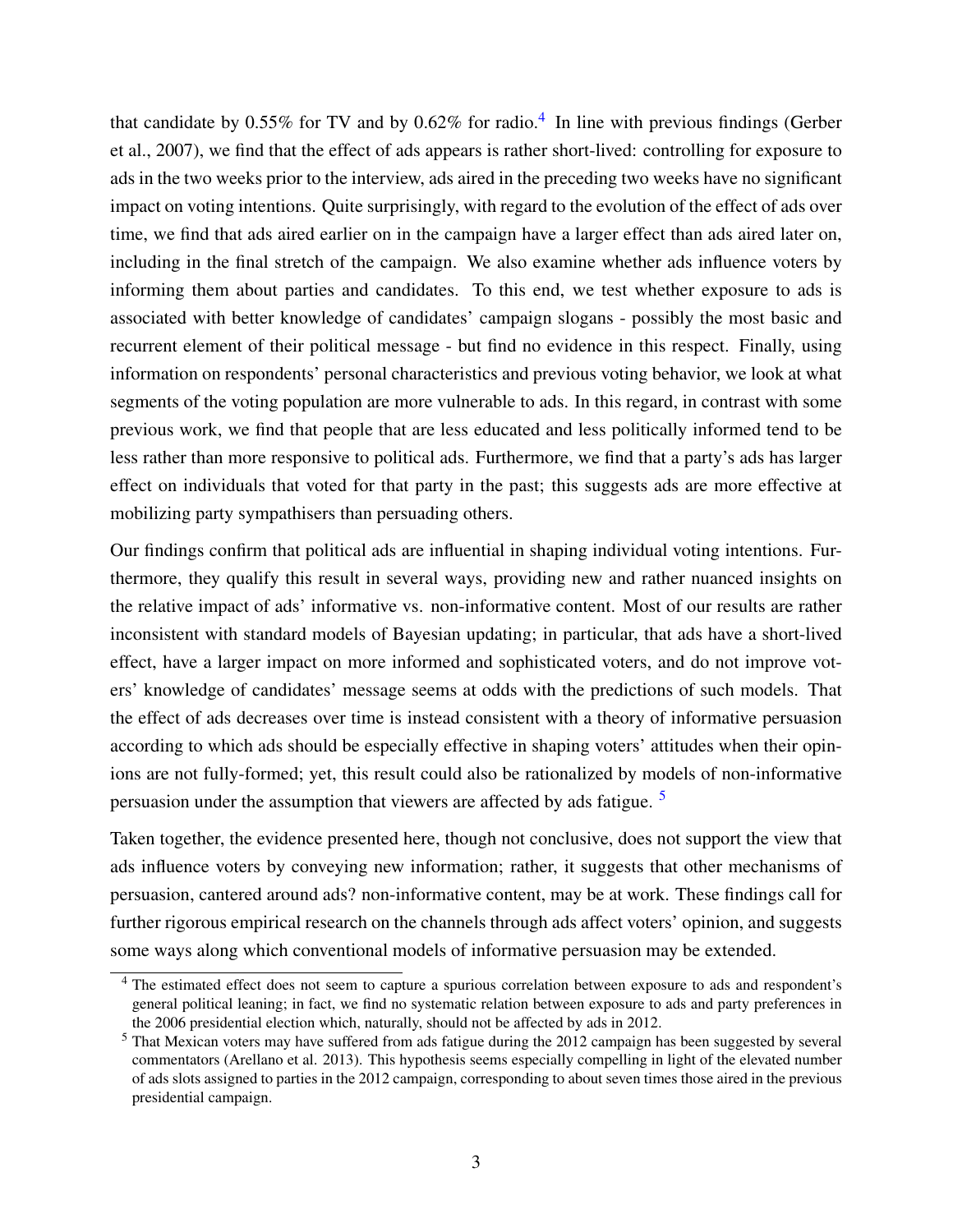The remainder of the paper is organized as follows. Section [2](#page-4-0) surveys previous empirical studies on the impact of political ads on voting, emphasizing their strengths and limitations. Section [3](#page-6-0) provides some background information on Mexican political landscape and on the recent campaign reform, and describes the data used in our analysis. Section [4](#page-12-0) illustrates our empirical strategy and describe our main results, and section [5](#page-20-0) concludes.

# <span id="page-4-0"></span>2. RELATED LITERATURE

As mentioned above, understanding the effect of ads on voting intentions, and the channels through which this may operate, is a challenging task from both a theoretical and an empirical perspective. From the theoretical perspective, scholars have developed models and theories that can be grouped into two broad categories (see Della Vigna and Gentzkow, 2010 for a review of this literature). On one hand, some papers show that advertising can have an effect on behavior by providing information to voters about candidates' characteristics. On the other, some studies suggest that advertising has a persuasive effect, making individuals more likely to cast their vote for a specific candidate when exposed to her ads, even in contexts in which the ads have no informational content. Identifying which of the two channels prevails has important policy implications for campaign regulation. Empirical studies then, not only face the challenge of estimating the reduced-form effect of political advertising on voting outcomes, but also if such results are supportive of the informative or persuasive view.

These two sets of models deliver rather different predictions which, however, are hard to test empirically. For example, the informative view suggests that advertising should have a larger effects on voters with less precise prior beliefs about candidate quality. The persuasive view predicts that ads may have an impact on voters' behavior even in contexts in which ads contain no information about the candidates' quality. Identifying voters prior beliefs, or defining if the content of advertising is informative is a challenging task, and generally requires strong structural assumptions (when trying to estimate voters' priors) or subjective judgements (when evaluating if the ads have informational content). Nonetheless, indirect evidence may contribute to shed light on which of these models best fits the data.

A large stream of literature has investigated the effect of political advertisement on voting using different empirical approaches. Some studies, such as [Ansolabehere and Iyengar](#page-22-2) [\(1996\)](#page-22-2), [Valentino](#page-23-0) [et al.](#page-23-0) [\(2004\)](#page-23-0) and [Brader](#page-22-3) [\(2005\)](#page-22-3), are based on evidence from laboratory experiments and document large and significant effects of TV ads have considerable effect on voters' choices. [Ansolabehere](#page-22-2) [and Iyengar](#page-22-2) [\(1996\)](#page-22-2) find a large effect of ads on vote intentions, but do not attempt to identify the precise channels through which the ads affect voters. [Brader](#page-22-3) [\(2005\)](#page-22-3) finds support for the persuasive view, by experimentally showing that, by appealing different emotions, advertising can have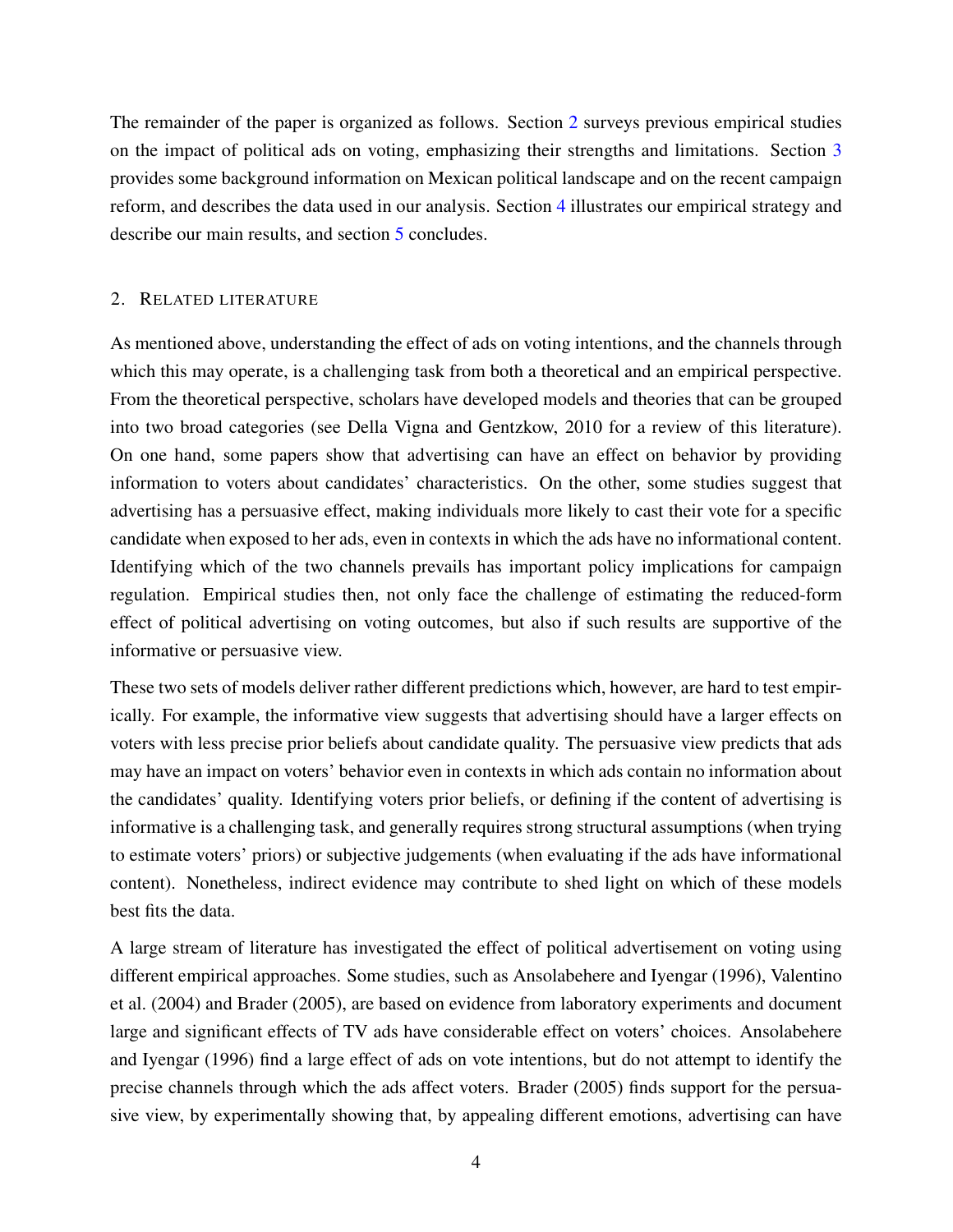differing effects on voters' behavior. On the contrary, [Valentino et al.](#page-23-0) [\(2004\)](#page-23-0) presents evidence in support of the informational channel, as advertising seems to have larger effects on less informed individuals. Given the superior control that well-designed lab experiments can provide, these studies have strong internal validity; however, apart from the conflicting results, since they do not involve real-world electoral competitions, their external validity is rather limited.

A range of non-experimental studies have also looked at the impact of ads on voters' attitudes and electoral behavior, generally finding evidence of small effects, and little evidence disentangling the channels through which advertising is affecting voters' behavior. It is unclear to what extent these results might be driven by limitations of the research design related to the choice of the elections examined or to the nature of the instrumental variables used. For example, [Gerber](#page-22-6) [\(1998\)](#page-22-6) uses candidate wealth as an instrument in order to estimate the reduced for effect of campaign spending on voting outcomes. However, to the extent that a candidate's fortune is correlated with her votegetting ability through channels other than campaign spending, these estimates may be biased. [Levitt](#page-22-1) [\(1994\)](#page-22-1) uses data from multiple U.S. congressional races and exploits differences between races involving the same two candidates to also identify reduced form effects of campaign spending on voting. Although fixing candidates' identity allows Levitt to control for any time-invariant candidate (or district) attributes, identification requires that any factor that could potentially correlate with both ad spending and popularity does not vary differently for the two candidates between two elections, a much more demanding assumption.

[Huber and Arceneaux](#page-22-7) [\(2007\)](#page-22-7) estimate the effect of political ads in the context of the 2000 U.S. presidential campaign by exploiting differences in exposure to ads between media markets (in nonswing states) that are respectively adjacent to and isolated from swing states. The authors find that, although ads do not appear to make viewers more informed about key campaign issues, they can alter their assessments of candidates' personal characteristics and, ultimately, their voting decisions. They interpret these findings as supportive of the persuasive view. A potential limitation of their empirical approach is that proximity to battleground states may be related to political preferences in ways other than through exposure to ads during the campaign, and that, hence, treatment and control groups may not be fully comparable. [Larreguy et al.](#page-22-8) [\(2014\)](#page-22-8) estimate the reduced form effects of advertising on voting outcomes in the same context as the one studied in this paper, comparing neighboring polling stations with varying TV and radio stations reception, finding relatively large effects. As in [Huber and Arceneaux](#page-22-7) [\(2007\)](#page-22-7), the extent to which political preferences may differ across polling stations with different radio and TV reception may question the validity of their findings. Da Silveira and De Mello (2011) examines the impact of political ads on voting in the context of Brazilian run-off gubernatorial elections between 1998 and 2006. Apart from not attempting to identify the specific channels through which ads may impact vote intentions, their empirical strategy is threatened by the fact that other electoral dynamics occurring between first and second round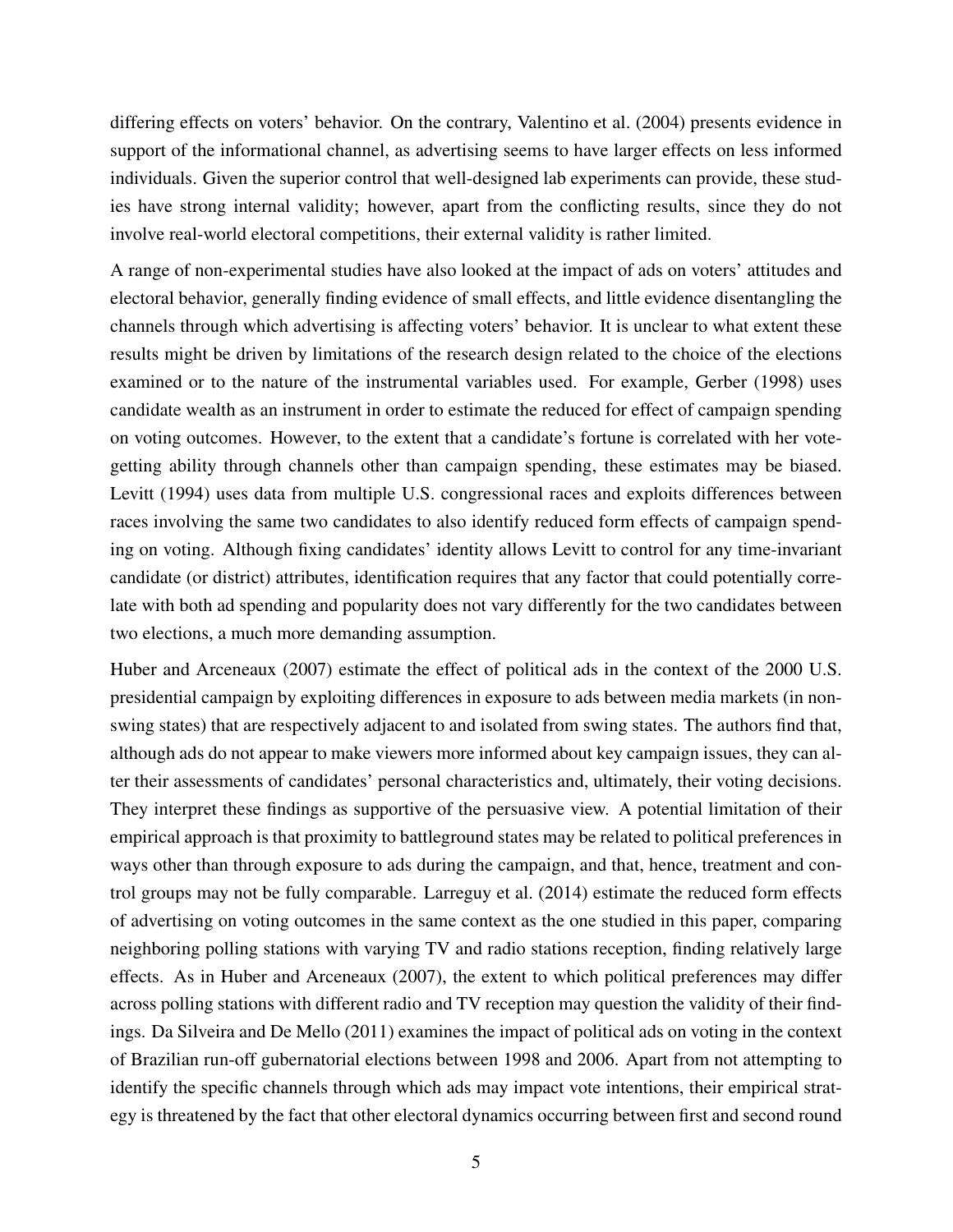may interfere with the identification of the effect of ads.<sup>[6](#page-0-0)</sup> [Martin](#page-22-9) [\(2012\)](#page-22-9) investigates the relative importance of the informational and the persuasive channels. However, the study uses the price of advertising in different media markets as an instrument for advertising. The extent to which the price of advertising is correlated with their potential impact threatens the consistency of his estimates. Other studies have used randomized field experiments to examine the relation between ads and voting. In the largest of these experiments, and possibly the closest study to ours[,Gerber et al.](#page-22-4) [\(2007\)](#page-22-4) randomize the assignment across media markets of \$2 million dollar worth of TV and radio ads for the incumbent candidate in the 2006 Texas gubernatorial campaign. Combining the information on the distribution of ads with data from daily electoral surveys, the authors find that ads have a positive but short-lived impact on candidate evaluations. The short-liveness of the impact of the ads is interpreted by the authors as evidence supporting the persuasive view.

Our analysis employ similar approaches to those in the existing literature, trying to test both if advertising has an impact on both intentions, and providing evidence that may contribute to identify if this effect is better explained by the informational or persuasive views. As explained later, we will not only be able to test for the impact of ads on vote intentions, but also if such effect is shortlived, if ads have an impact on the voters' knowledge of the candidate's positions, and if the effect is larger on individuals with more prior information about candidates' qualities. The next section describes in detail the context and the characteristics of the data that allow us to do so.

# <span id="page-6-0"></span>3. BACKGROUND AND DATA

In this section we provide some background information on the Mexican institutional and political context. Mexico is a multi-party competitive democracy with three major political parties disputing most of the positions at stake in local and federal elections: the Institutional Revolutionary Party (*Partido Revolucionario Institucional*, PRI), The National Action Party (*Partido Acción Nacional*, PAN), and the Party of the Democratic Revolution (*Partido de la Revolución Democrática*, PRD). With regard to the parties' ideological position, while PAN is right-to-center and PRD left-to-center PRI is generally considered as centrist. National elections - for the election of the president and the federal parliament - are held every six years and are organized by the Federal Electoral Institute (IFE). The last national elections, which our analysis focuses on, were held in 2012. State elections are held every three years and in some states are concurrent with federal elections; this was the case for 16 of Mexico's 32 states in 2012. Crucially for our analysis, while the organization of state electoral campaigns is the responsibility of state electoral institutes, the allocation of TV ads to candidates is managed by the IFE for both local and federal elections.

Following the highly contested presidential election of 2006, and the animated debate on the role

<sup>6</sup> See Durante and Gutierrez (2014) for more details.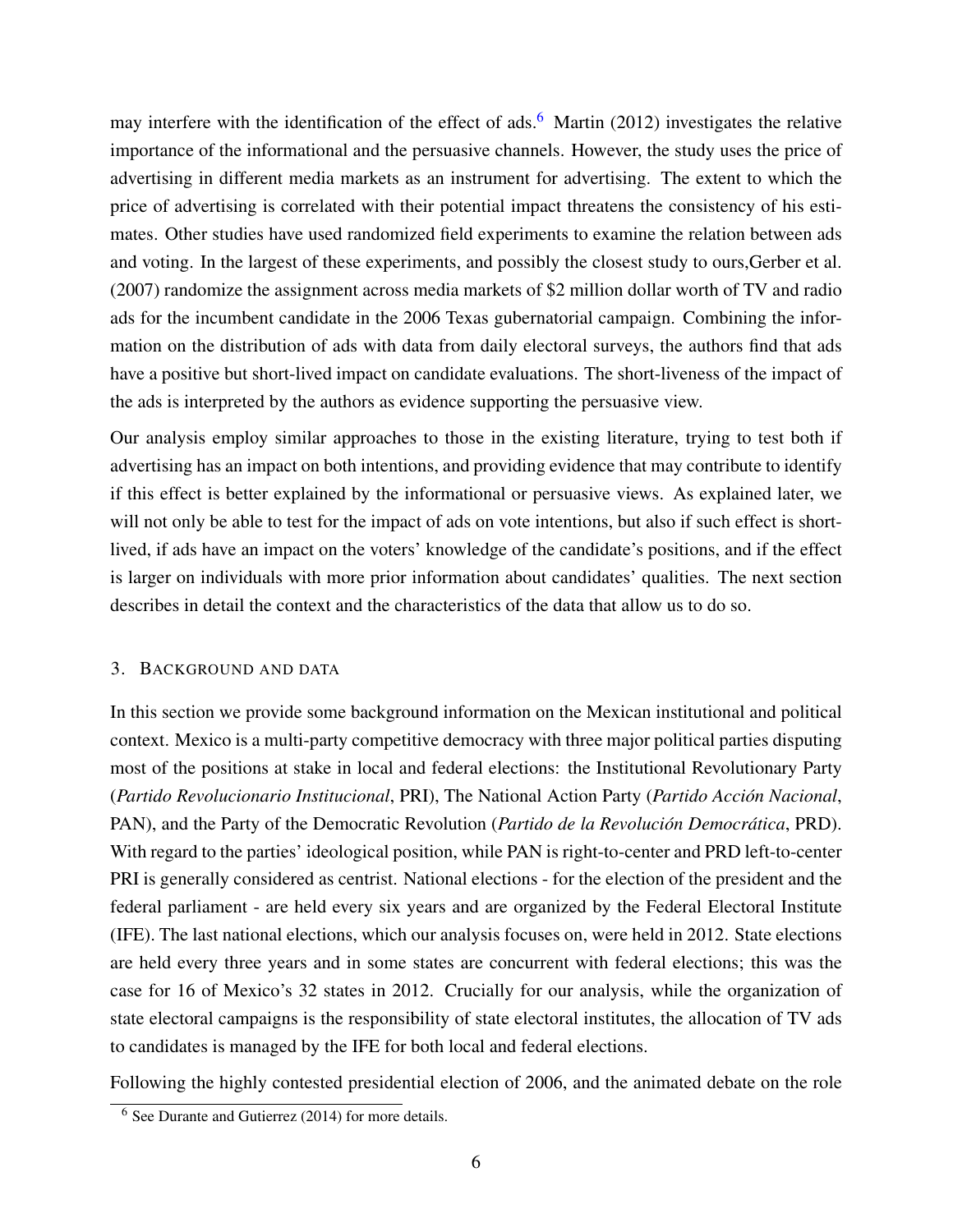that money and the media had played in it, in 2007 the Mexican parliament adopted a comprehensive electoral reform which, among other things, completely changed the regulation of campaign advertising. The new legislation prevents party competing in any election (at the federal, state, or municipal level) from purchasing airtime on radio and TV directly from private broadcasters. Rather, the law requires broadcasters to devote 45 minutes of their airtime - evenly distributed between 6:00am and midnight - to "government programs" during the 90 days of the campaign. This time is divided in 30-second slots which the IFE assigns to all parties competing in the election. How time slots are divided among parties is determined as follows. To guarantee visibility to all political forces, including small and new ones, 30% of the slots is divided equally among all candidates. The remaining 70% of airtime is instead assigned to candidates in proportion to their parties' vote share in the previous election.<sup>[78](#page-0-0)</sup> Hence, as displayed in Figure  $1<sup>9</sup>$  $1<sup>9</sup>$  $1<sup>9</sup>$ , the number of time slots assigned to each party remained very much stable over the course of the campaign, with the PRI, the most prominent force in congress, enjoying a larger share of the ads, than the PAN and the PRD.

 $<sup>7</sup>$  In states where only federal elections are held, airtime is assigned to candidates in proportion to their parties'</sup> vote share in the last federal congressional elections. In states where state elections are held concurrently, airtime is instead assigned to candidates in proportion to their parties' vote share in both the previous federal and state elections.

<sup>&</sup>lt;sup>8</sup> When slots cannot be divided exactly among competing parties, the residual time is used for IFE's information campaign.

<sup>&</sup>lt;sup>9</sup> The figure reports the distribution of time slots for the states in which only federal elections were held which was based on parties' vote share in the last congressional elections.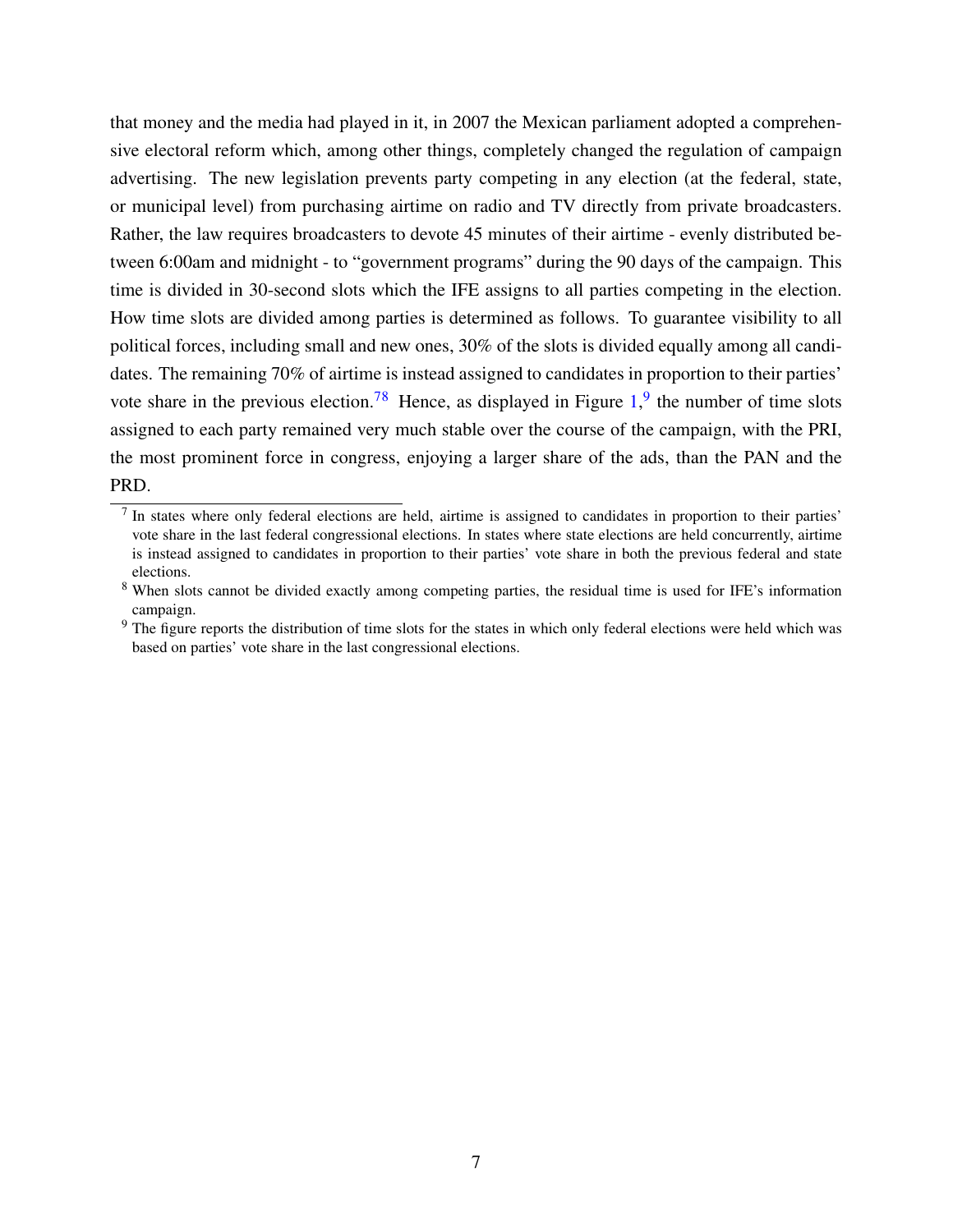

<span id="page-8-0"></span>Figure 1: Number of daily ads assigned to the top three parties (federal election lottery)

Our empirical strategy exploits another feature of Mexico campaign law, the fact that the *time of the day* at which each party's ads are aired is randomly determined. In particular, a lottery is used to determine how different time slots are allocated to party ads on the first day of the campaign, and ads slots are rolled over in subsequent days. It is important to note that, while the allocation of slots to parties for the states were only federal elections were held was determined by a unique national lottery, a separate lottery took place in each of the states in which state elections were held concurrently (which we report in Figure [2\)](#page-9-0). To illustrate the outcome of a lottery, in Figure [3](#page-9-1) we report the allocation of time slots to parties over the first fifteen campaign days for the time comprised between 6:00am and 9:00am, as determined by the federal election lottery.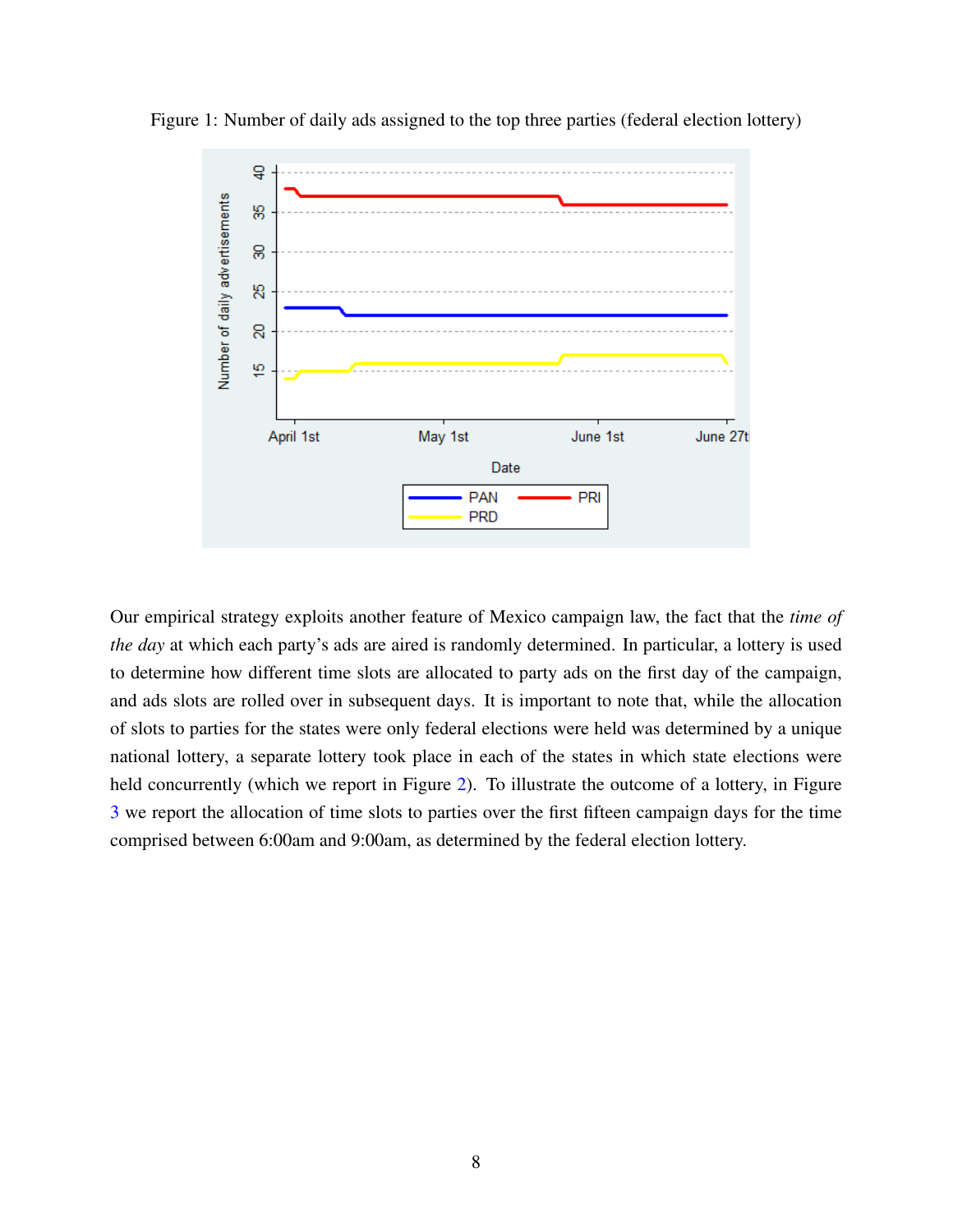Figure 2: States with different assignment lotteries

<span id="page-9-0"></span>

<span id="page-9-1"></span>Figure 3: Random assignment of airtime slots How pautas work through the campaign

|                     |                | MAR        | MAR | <b>APR</b> | <b>APR</b>     | <b>APR</b> | <b>APB</b> | <b>APR</b> | <b>APR</b> | <b>APR</b> | <b>APR</b> | <b>APR</b>     | <b>APR</b> | <b>APR</b> | <b>APR</b> | <b>APR</b> |
|---------------------|----------------|------------|-----|------------|----------------|------------|------------|------------|------------|------------|------------|----------------|------------|------------|------------|------------|
| Date/Time           |                | 30         | 31  |            | $\overline{2}$ | 3          | 4          | 5          | 6          | 7          | 8          | $\overline{9}$ | 10         | 11         | 12         | 13         |
|                     |                | FBI        | SAT | SUN        | MON            | <b>TUE</b> | <b>VED</b> | THU        | FRI        | SAT        | SUN        | MON            | TUE        | <b>VED</b> | THU        | FRI        |
|                     | 1              | PRI        | PRD | PAN        | PRI            | <b>PRD</b> | <b>PAN</b> | PRI        | PRD        | PAN        | PRI        | PRI            | PAN        | PRI        | <b>PNA</b> | PRD        |
|                     | 2              | PRI        | PRI | PRD        | PAN            | PRI        | PRD        | <b>PAN</b> | PRI        | PRD        | <b>PAN</b> | PRI            | PRI        | PAN        | PRI        | <b>PNA</b> |
| 06:00:00 - 06:59:59 | 3              | PAN        | PRI | PRI        | <b>PRD</b>     | PAN        | PRI        | PRD        | PAN        | PRI        | <b>PRD</b> | PAN            | PRI        | PRI        | PAN        | PRI        |
|                     | 4              | <b>PNA</b> | PAN | PRI        | PRI            | <b>PRD</b> | PAN.       | <b>PRI</b> | <b>PRD</b> | PAN        | PRI        | PRD            | PAN        | PRI        | PRI        | PAN        |
|                     | 5              | PRI        | PNA | PAN        | PRI            | PRI.       | PRD        | <b>PAN</b> | PRI        | <b>PRD</b> | PAN        | PRI            | PRD        | PAN        | PRI        | PRI        |
|                     | 6              | PAN        | PRI | <b>PNA</b> | PAN            | PRI        | PRI.       | <b>PRD</b> | PAN        | PRI        | <b>PRD</b> | PAN            | PRI        | <b>PRD</b> | PAN        | PRI        |
|                     | $\overline{7}$ | PRD        | PAN | PRI        | <b>PNA</b>     | PAN        | PRI        | PRI        | PRD        | PAN        | PRI        | <b>PRD</b>     | PAN        | PRI        | PRD        | PAN        |
|                     | 8              | <b>PRI</b> | PRD | PAN        | PRI            | <b>PNA</b> | PAN.       | <b>PRI</b> | PRI        | <b>PRD</b> | <b>PAN</b> | PRI            | <b>PRD</b> | <b>PAN</b> | PRI        | PRD        |
| 07:00:00 - 07:59:59 | 9              | PAN        | PRI | PRD        | PAN            | PRI.       | <b>PNA</b> | PAN.       | PRI        | PRI        | PRD        | PAN            | PRI        | <b>PRD</b> | PAN        | PRI        |
|                     | 10             | PRI        | PAN | PRI        | PRD            | PAN        | PRI        | PNA        | PAN        | PRI        | PRI        | PRD            | PAN        | PRI        | PRD        | PAN        |
|                     | 11             | PRI        | PRI | PAN        | PRI            | <b>PRD</b> | <b>PAN</b> | <b>PRI</b> | PNA        | PAN        | PRI        | PRI            | PRD        | PAN        | PRI        | PRD        |
|                     | 12             | PAN        | PRI | PRI        | PAN            | PRI        | PRD        | <b>PAN</b> | PRI        | PNA        | PAN        | PRI            | PRI        | PRD        | PAN        | PRI        |
|                     | 13             | <b>PRD</b> | PAN | PRI        | PRI            | PAN        | <b>PRI</b> | <b>PRD</b> | PAN        | PRI        | <b>PNA</b> | PAN            | PRI        | PRI        | <b>PRD</b> | PAN        |
|                     | 14             | PRI        | PRD | PAN        | PRI            | PRI        | <b>PAN</b> | PRI        | PRD        | PAN        | PRI        | <b>PNA</b>     | PAN        | PRI        | PRI        | PRD        |
| 08:00:00 - 08:59:59 | 15             | PAN        | PRI | <b>PRD</b> | PAN            | PRI        | PRI        | <b>PAN</b> | PRI        | <b>PRD</b> | PAN        | PRI            | <b>PNA</b> | PAN        | PRI        | PRI        |
|                     | 16             | PNA        | PAN | PRI        | <b>PRD</b>     | PAN        | PRI        | <b>PRI</b> | PAN        | PRI        | PRD        | PAN            | PRI        | <b>PNA</b> | PAN        | PRI        |
|                     | 17             | PRI        | PNA | PAN        | PRI            | <b>PRD</b> | <b>PAN</b> | PRI        | PRI        | PAN        | PRI        | <b>PRD</b>     | PAN        | PRI        | PNA        | PAN        |
|                     | 18             | PAN        | PRI | PNA        | PAN            | PRI        | PRD        | PAN.       | PRI        | PRI        | PAN        | PRI            | <b>PRD</b> | PAN        | PRI        | PNA        |

Since various states held local elections alongside the federal ones in 2012, one source of variation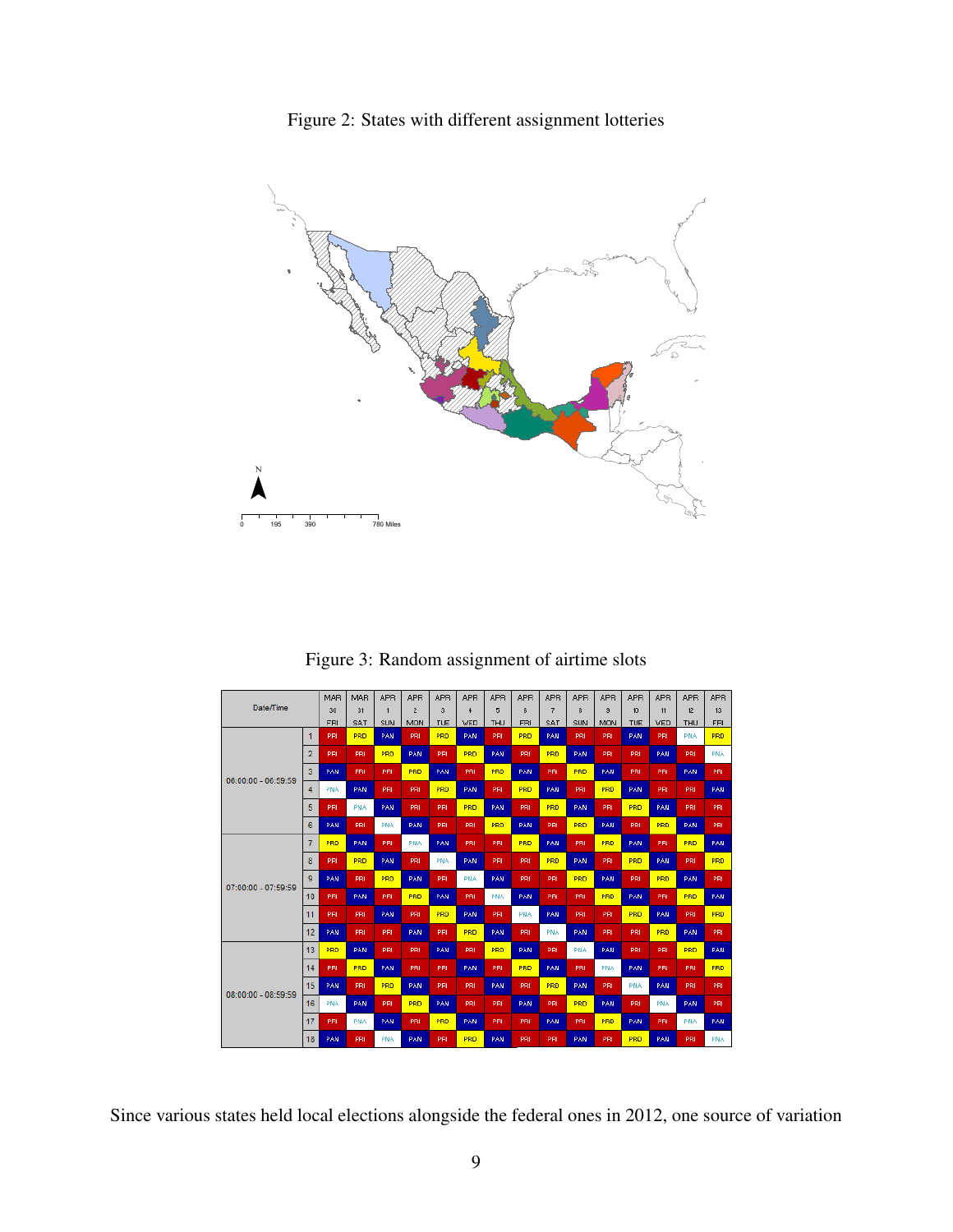we can exploit comes from differences in a party's vote share in previous local elections across different states, based on which state-level ads were assigned. However, the main source of exogenous variation in exposure to ads that we exploit in our analysis is within-state and derive from the fact that the audience for TV and radio varies substantially throughout the day, so that ads aired at different times will reach a very different number of viewers. For example, if in a given day a party's ads are assigned to be aired early in the morning or late at night, i.e. when audience is low, many fewer voters will watch them than if they are aired during prime time. To quantify this variation, we collect detailed data on the distribution of audience by time of the day on both radio and TV. This information is available from Nielsen/IBOPE and is based on the monitoring of a rep-resentative sample of the Mexican population.<sup>[10](#page-0-0)</sup> Figure [4](#page-10-0) summarizes the distribution of audience by time of the day for TV and radio and illustrates quite clearly the differences between the two media with radio's audience peaking in the morning and TV's in the late evening.

<span id="page-10-0"></span>

Figure 4: TV and Radio audience by time of the day (2011)

Combining the information on the day and time at which parties ads were aired in each state with that on the distribution of TV and radio audience, we construct a daily measure of audience-adjusted share of ads to each party's ads in each state. Formally, defining  $A_{i,j,t,k}$  as an indicator variable for whether time slot  $k$  in region  $j$  in day  $t$  is assigned to candidate  $i$ ,  $TValdience_k$  as the average audience in time slot *k*, and  $\sum_{L} TV \cdot \text{u} \cdot \text{u} \cdot \text{u} \cdot \text{u}$  as the total audience of all time slots assigned to

<sup>&</sup>lt;sup>10</sup> For purpose of robustness we also replicate our empirical analysis for radio using data from an additional source: INRA Investigación de Mercados, S.C.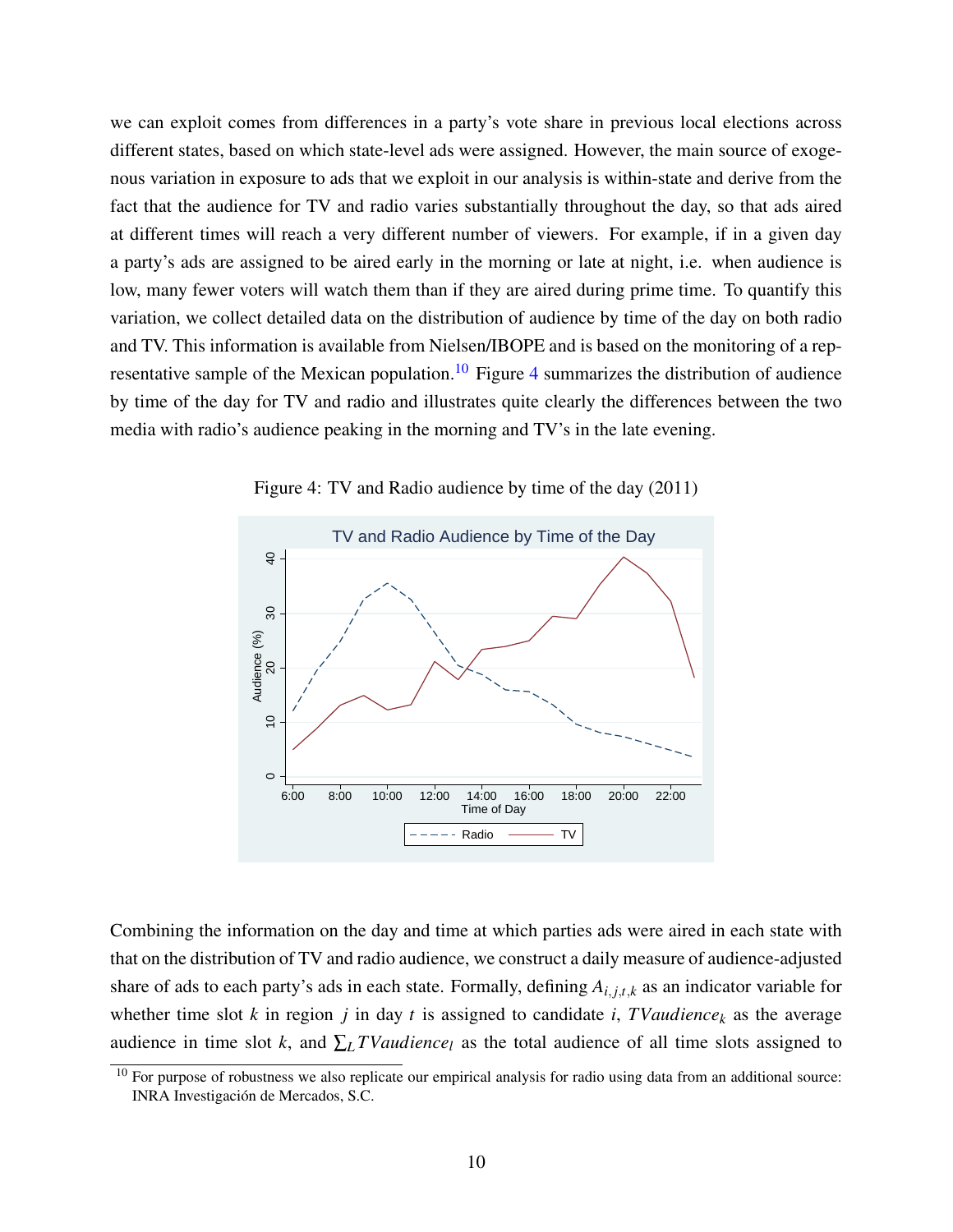candidates in one day, viewers' exposure to ads by candidate *i* in region *j* on day *t*, can be written as:

$$
A_{i,j,t} = \sum_{k} w_k A_{i,j,t,k}
$$

where  $w_k = \frac{TVaudience_k}{\sum_{l}TVaudience_l}$  $\frac{Y}{\sum_{L} T Value|lenc_{\ell}}$  represents the relative audience of time slot *k* with respect to the sum of all slots.

Figure [5](#page-11-0) summarizes the evolution of our measure for the top three candidates over the course of the campaign. Although, as depicted in Figure [1,](#page-8-0) the number of ads remains extremely stable throughout the campaign, the picture varies considerably when differences in viewership across times of the day are accounted for, with the PRI benefiting from greater exposure at the beginning of the campaign, the PAN in the middle, and the PRD towards the end.

<span id="page-11-0"></span>Figure 5: Evolution of TV audience-adjusted ads share by party



Furthermore, as mentioned above, additional variation comes from differences in the initial distribution of airtime across states where local elections were held and for which separate lotteries were implemented. To illustrate this aspect, Figure [6](#page-12-1) reports the evolution of audience-adjusted ads share for the same party, the PRD, separately in different states.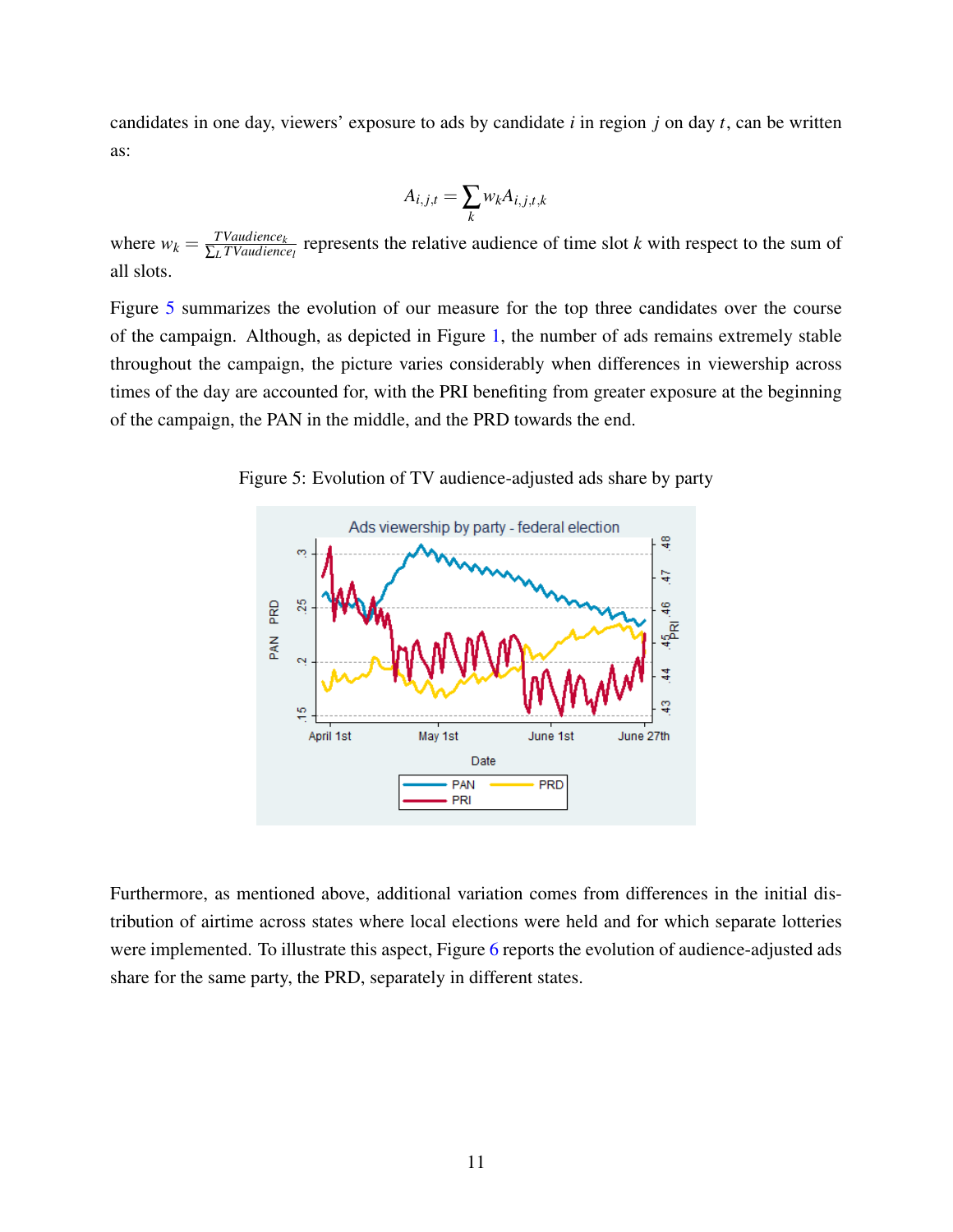<span id="page-12-1"></span>

#### Figure 6: PRD estimated audience per state

To investigate the effect of ads on voting intention, we we combine the information on political ads described above with data from the DEFOE 2012 Presidential Campaign Survey, a weekly rolling panel electoral survey conducted during the 2012 presidential campaign. The DEFOE data refer to a sample of 160 polling stations (*casillas*) distributed across 28 out of the 32 Mexican states representative at the national level. For each polling station a different set of respondents was selected each week, so that the longitudinal dimension refers to the polling station, not the individuals. The survey includes a range of questions on respondents' evaluation of presidential candidates, their political preferences, previous voting behavior, media consumption habits, as well as information on a range of individual socio-economic characteristics. In particular, to elicit what candidate they would vote for, respondents were prompted to participate in a simulated election and to cast a ballot in an actual urn.

#### <span id="page-12-0"></span>4. EMPIRICAL STRATEGY AND RESULTS

We start by exploring whether respondents' voting intention is influenced by exposure to ads in the weeks prior to the interview. The following equation summarizes our econometric strategy:

$$
S_{i,b,s,t} = \beta \sum_{T=1}^{\tau} A d_{i,s,t-T} + \alpha_{i,b,s} + \gamma_{i,t} + \eta_i X_{b,s,t} + \varepsilon_{i,b,s,t}
$$
 (1)

 $S_{i,b,s,t}$  denotes the share of respondents in polling station *b* in state *s* and period *t* reporting their intention to vote for candidate *i*. *Adi*,*s*,*<sup>t</sup>* is the audience-weighted share of ads assigned to candidate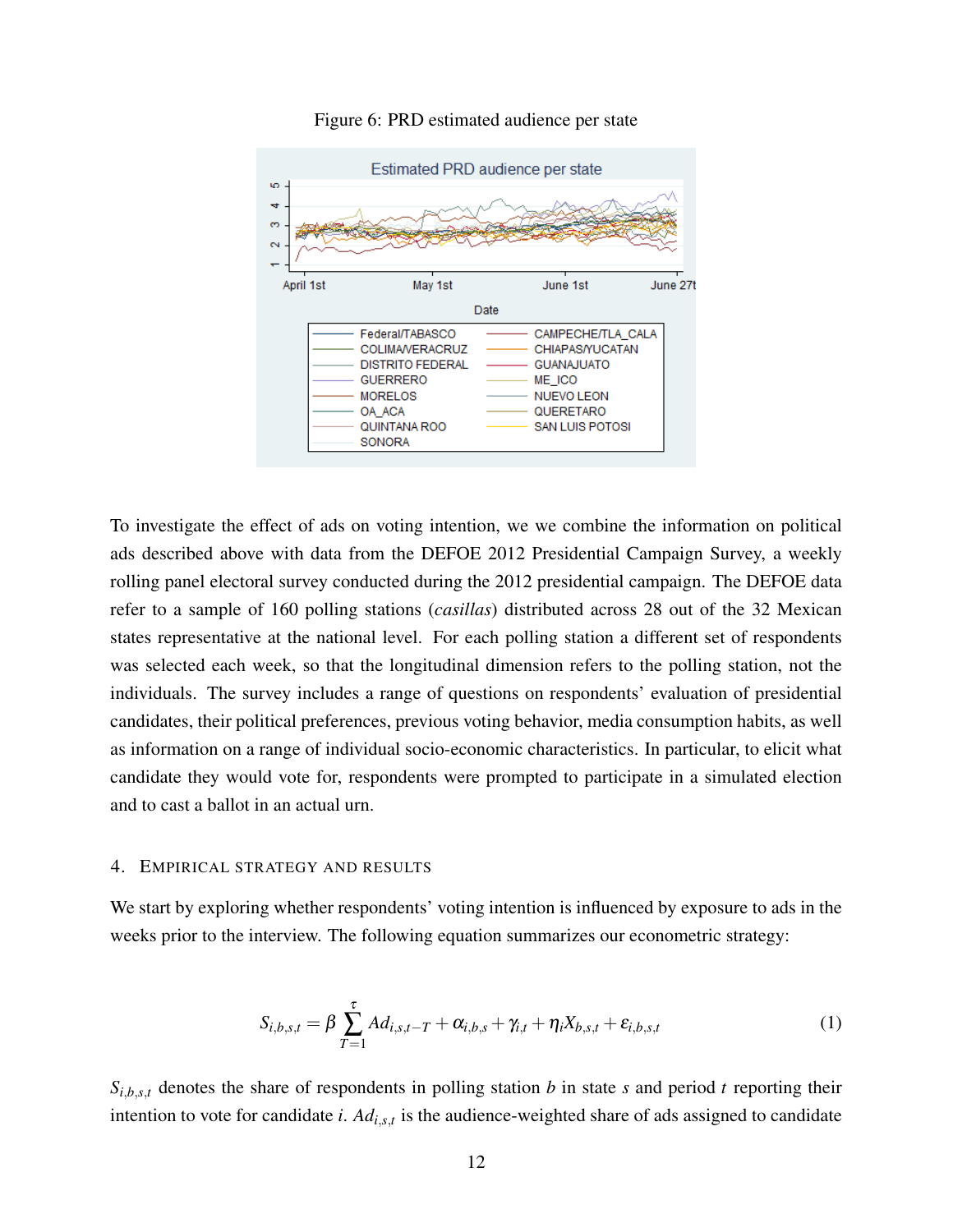*i* in state *s* in day  $t - T$ , so that  $\sum_{r=1}^{T}$  $\sum_{T=1}$ *Adi*,*s*,*t*−*<sup>T</sup>* indicates total exposure to ads during the τ days prior to day *t*.  $\alpha_{i,b,s}$  and  $\gamma_{i,t}$  represent respectively candidate  $\times$  polling station and candidate  $\times$  time period fixed effects. These two sets of fixed effects allow us to control for the (time-invariant) relative popularity of a candidate in a given place, and for any nation-wide shock to a candidate's popularity. Finally, *Xb*,*s*,*<sup>t</sup>* represent average socio-demographic characteristics of the respondents in polling station *b* in state *s* at time *t*; these include gender, age, income, education, Internet access). In all regressions standard errors are clustered at the state level. <sup>[11](#page-0-0)</sup>

In Table [1](#page-14-0) we estimate this specification for TV (Table [1\)](#page-14-0) pooling observations for all candidates together. In the first two columns we examine the effect of ads aired in the four weeks before, and in the last two that of ads aired in the two weeks before. As depicted in column 1, exposure to ads by a candidate in the month before has a positive and significant effect on the respondent's intention to vote for that candidate. The results remains largely unchanged in column 2 when, in addition to the two sets of baseline fixed effects, we also control for the interaction between candidate dummy and average socio-economic characteristics of respondents in a given polling station in a given week; this allow us to account for possible (time-varying) differences in candidate's popularity among different segments of the local population. With regard to the magnitude of the effect, our result indicate that a 1 percentage point change in ads share is associated to a 0.666% (0.545%) increase in voting intention. The results are quite similar, both in terms of magnitude and significance, in columns 3 and 4 where we focus on the ads aired in the two weeks before.

In Table [8](#page-20-1) we look at the effect of radio ads. In this case our regressor of interest is the share of ads assigned to a candidate (which is the same as for TV) weighted by radio audience. All results are very similar to those for TV, both in terms of significance and magnitude (if anything slightly larger for radio when the full set of controls is included). Such similarity is particular interesting given the difference in the distribution of TV and radio audience over the course of the day (see Figure [4\)](#page-10-0).

To rule out the possibility that the estimated effect may be capturing a spurious correlation between exposure to ads and respondent's general political leaning, we then examine the relation between exposure to ads and party preferences in the 2006 presidential election which, naturally, should not be affected by ads in 2012. The results, reported in appendix Tables [A.1](#page-24-0) and [A.2,](#page-25-0) indicate no significant impact of exposure to a candidates' ads in 2012 on the probability of having voted for that candidate's party in 2006; this is reassuring of the fact that our estimate is in fact capturing the causal effect of ads on voting intentions.

 $11$  It is important to note that, although data for individual respondents' are available, we decide to use the polling station as our unit of analysis since the main treatment (exposure to ads) is determined at that level. Hence for all variables we compute the average of all respondents in any given polling station at any given time. All results presented below remain unchanged when replicating the analysis using individual data (available upon request).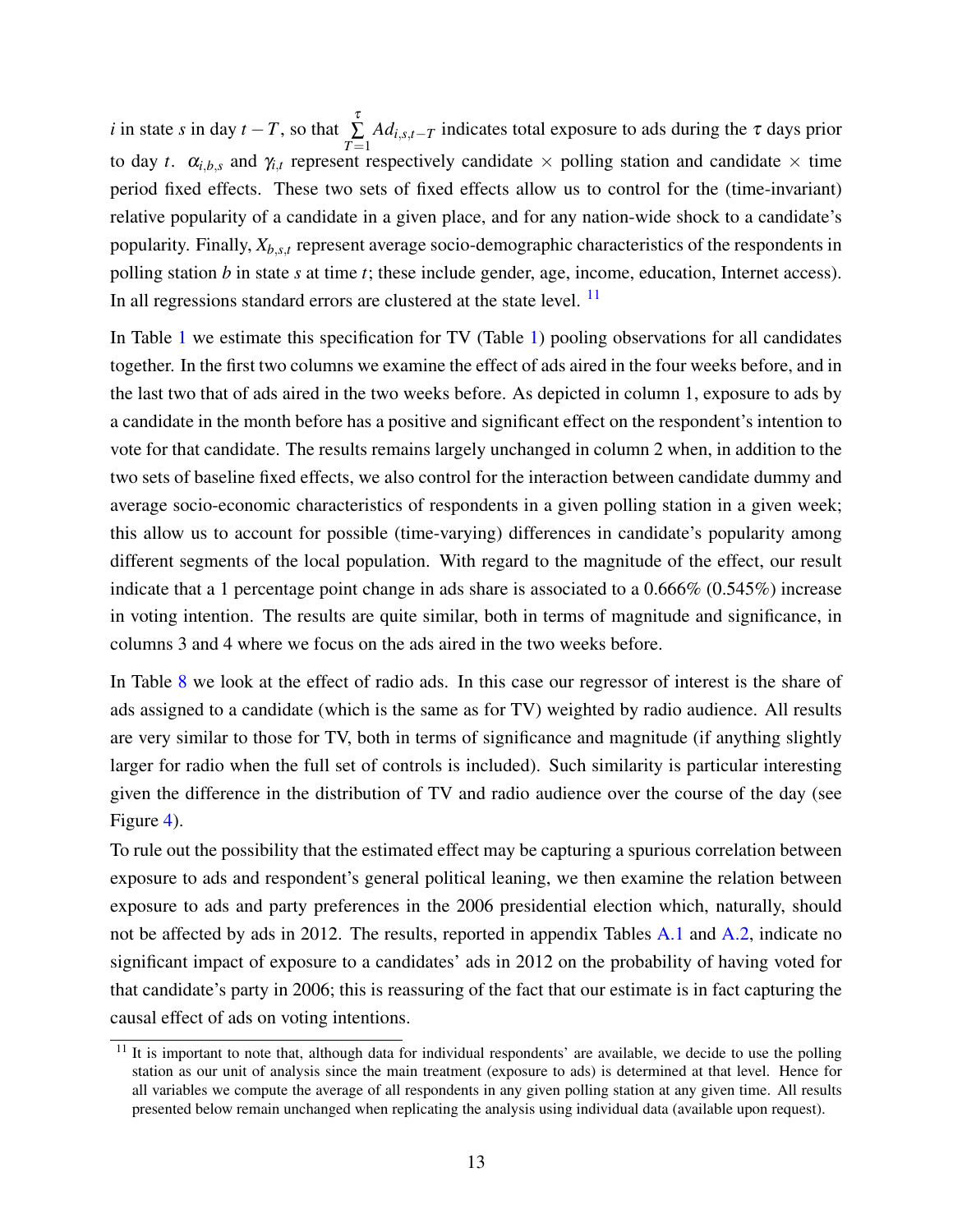<span id="page-14-0"></span>

| Dependent Variable:                         | Share of Respondents Intending to Vote for Candidate |                       |                       |                       |  |  |
|---------------------------------------------|------------------------------------------------------|-----------------------|-----------------------|-----------------------|--|--|
| Potential TV Audience (previous four weeks) | 0.666<br>$[0.247]$ **                                | 0.545<br>$[0.191]$ ** |                       |                       |  |  |
| Potential TV Audience (previous two weeks)  |                                                      |                       | 0.582<br>$[0.243]$ ** | 0.525<br>$[0.215]$ ** |  |  |
| Candidate*Section Fixed Effects             | <b>Yes</b>                                           | <b>Yes</b>            | <b>Yes</b>            | <b>Yes</b>            |  |  |
| Candidate*Week Fixed Effects                | Yes                                                  | <b>Yes</b>            | <b>Yes</b>            | <b>Yes</b>            |  |  |
| Candidate*Socio-economic variables          |                                                      | <b>Yes</b>            |                       | <b>Yes</b>            |  |  |
| <b>Observations</b>                         | 1200                                                 | 1200                  | 1200                  | 1200                  |  |  |
| R-squared                                   | 0.620                                                | 0.630                 | 0.620                 | 0.630                 |  |  |

# Table 1: Effect of TV Ads on Voting Intentions

Socio-economic controls include: fraction of respondents without high school, fraction of respondents earning less than 6,000 pesos a month, fraction of respondents who are female, fraction of respondent with access to the internet, and average age of respondents. Robust standard errors clustered at the state level in brackets \* Significant at 10%; \*\* Significant at 5%; \*\*\* Significant at 1%.

| Dependent Variable:                            |                      |                       |                       | Share of Respondents Intending to Vote for Candidate |
|------------------------------------------------|----------------------|-----------------------|-----------------------|------------------------------------------------------|
| Potential Radio Audience (previous four weeks) | 0.572<br>$[0.270]$ * | 0.622<br>$[0.266]$ ** |                       |                                                      |
| Potential Radio Audience (previous two weeks)  |                      |                       | 0.522<br>$[0.234]$ ** | 0.590<br>$[0.248]$ **                                |
| Candidate*Section Fixed Effects                | <b>Yes</b>           | <b>Yes</b>            | Yes                   | <b>Yes</b>                                           |
| Candidate*Week Fixed Effects                   | <b>Yes</b>           | <b>Yes</b>            | Yes                   | <b>Yes</b>                                           |
| Candidate*Socio-economic variables             | <b>Yes</b>           | <b>Yes</b>            | Yes                   | <b>Yes</b>                                           |
| <b>Observations</b>                            | 1200                 | 1200                  | 1200                  | 1200                                                 |
| R-squared                                      | 0.620                | 0.630                 | 0.620                 | 0.630                                                |

#### Table 2: Effect of Radio Ads on Voting Intentions

Socio-economic controls include: fraction of respondents without high school, fraction of respondents earning less than 6,000 pesos a month, fraction of respondents who are female, fraction of respondent with access to the internet, and average age of respondents. Robust standard errors clustered at the state level in brackets \* Significant at 10%; \*\* Significant at 5%; \*\*\* Significant at 1%.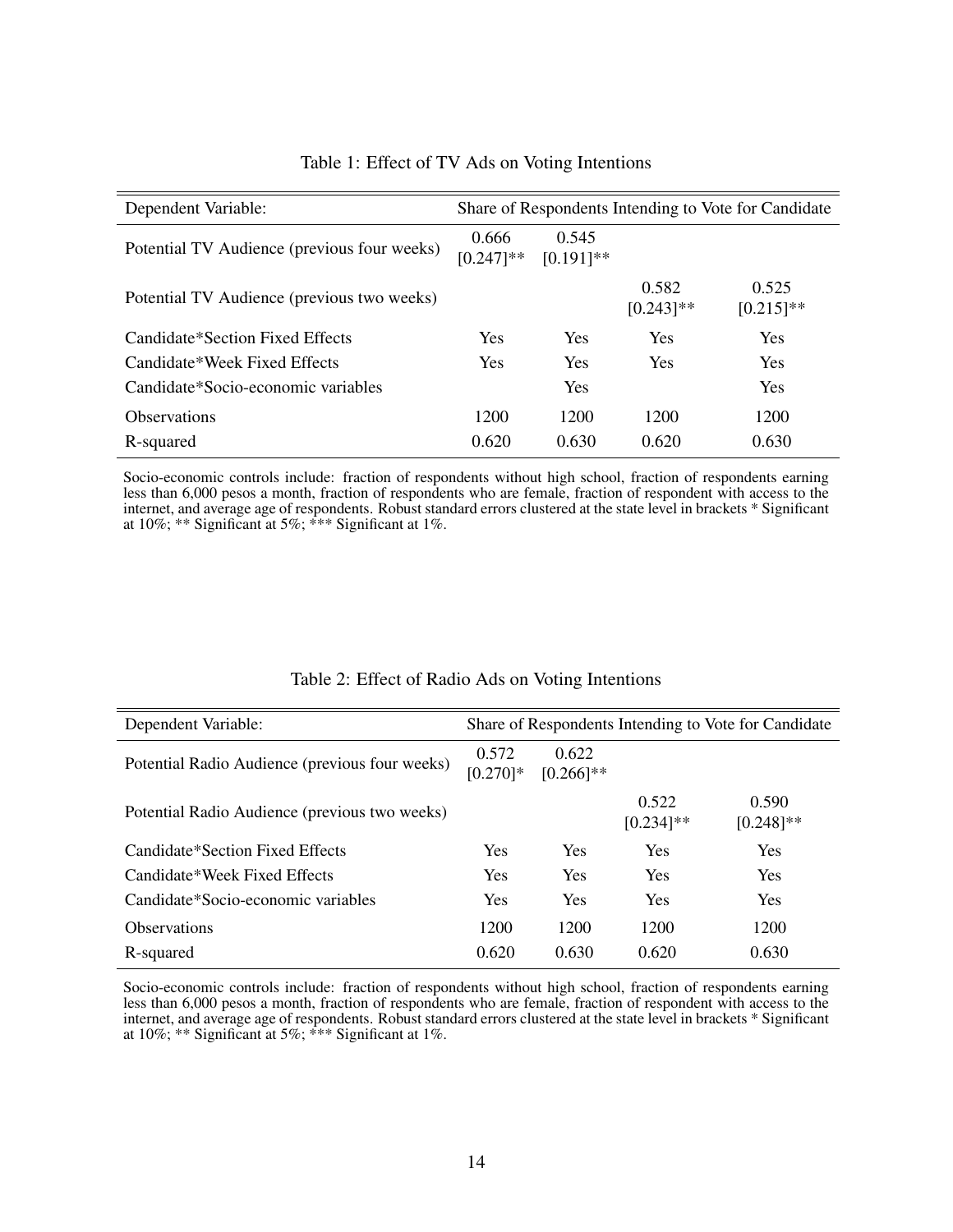The longitudinal dimension of our data allow us to explore another important but under- investigated question: how persistent is the effect of advertising. This aspect, interesting in itself, can also be informative with regard to the possible channel(s) through which the effect of ads may operate since, according to most theories centered around the informative value of ads, their effect should be rather long-lasting. To test this issue empirically we estimate the following variant of our baseline specification:

$$
S_{i,b,s,t} = \beta_1 \sum_{T=1}^{\tau} A d_{i,s,t-T} + \beta_2 \sum_{T=\tau+1}^{2\tau} A d_{i,s,t-T} + \alpha_{i,b,s} + \gamma_{i,t} + \eta_i X_{b,s,t} + \varepsilon_{i,b,s,t}
$$
(2)

Here  $\beta_1$  and  $\beta_2$  measure respectively the effect of the ads aired in the  $\tau$  days before the interview, and in the  $\tau$  days before then.

Table 3 reports the results for TV. In column 1 and 2 we replicate the results for ads aired respectively in the four and in the two weeks prior to the interview. In column 3 we test whether, conditional on ads aired in the two weeks prior to the interview, ads aired in the preceding two weeks have any effect on voting intention. The results suggest that the effect documented in column 2 is primarily driven by ads aired in the last two weeks (the magnitude of the coefficient is very similar to that in column 2), while ads in the preceding two weeks have virtually no impact on voting intention (coefficient very close to zero); though none of the two coefficient is, on its own, a test of joint significance confirm that they are jointly significantly different from zero. To further explore the persistence of the effect of ads, we then regress voting intention on the candidate's share of ads aired in the week prior to the interview both alone (column 4), and in a horse-race with ads aired in the preceding week (column 5). Once again, the results indicate that the effect of ads is short-lived: ads aired in the last week have a large and significant impact on voting intention (at the 10% level), and accounts for much of the overall effect of ads aired in the last two weeks (again the coefficient are jointly though not individually significant). Replicating the same analysis for radio (Table 4) we obtain results that are very similar to those found for TV and, in some cases, more significant.

These findings seems hard to reconcile with the predictions of standard models of persuasion in which ads influence viewers by informing viewers' about candidates' qualities and platforms. Indeed in these models, unless agents' memory is assumed to be (very) limited, the effect of new information on viewers' beliefs should not evaporate so quickly.

One way to shed further light on the informative value of ads is to explore whether exposure to ads is associated with better knowledge of candidates' political message. In particular, in Table 5 we test whether ads aired on TV and radio respectively in the four and two weeks prior to the interview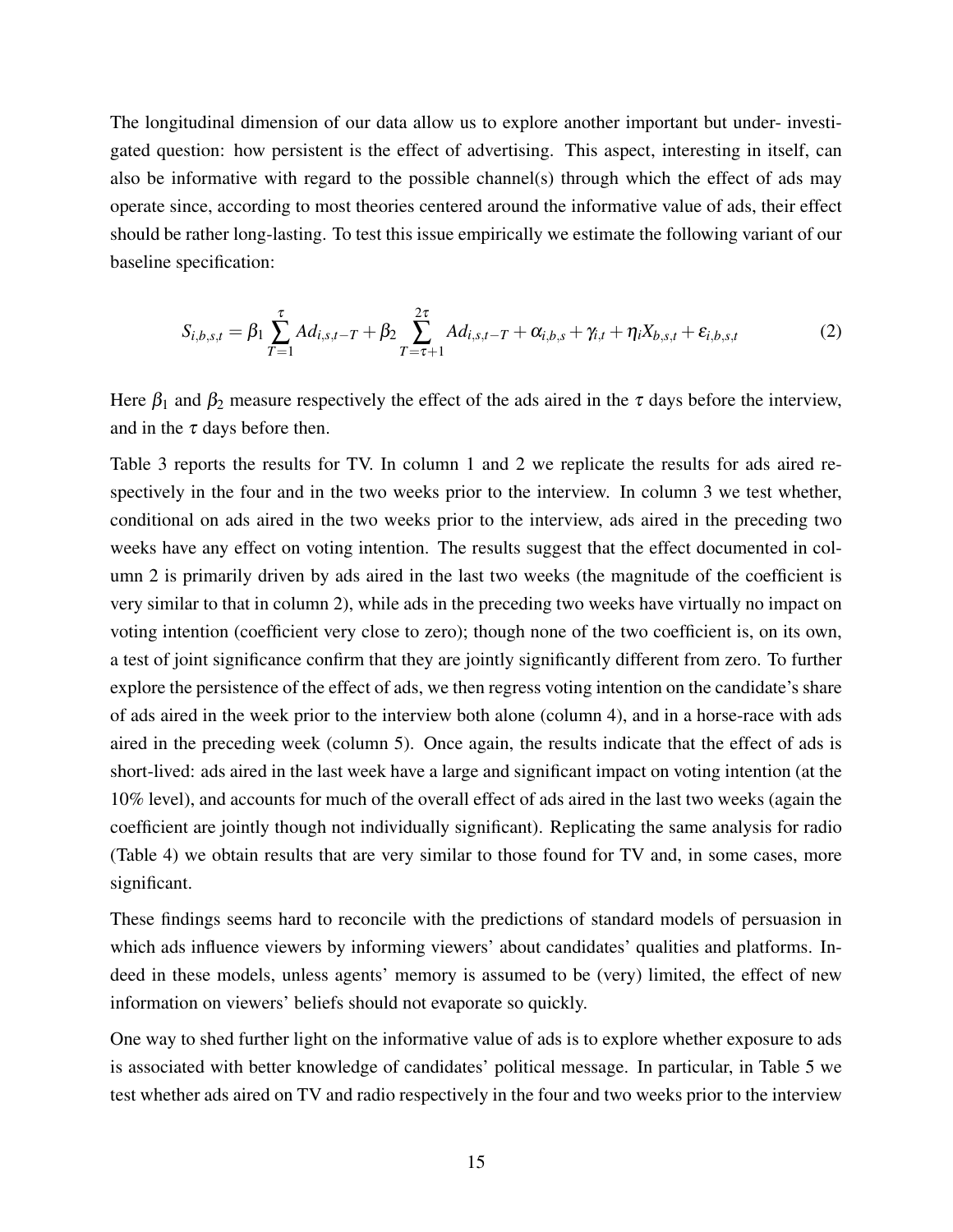| Dependent Variable:                                     |                       | Fraction of Respondents Intending to Vote for Candidate |                  |                      |                  |
|---------------------------------------------------------|-----------------------|---------------------------------------------------------|------------------|----------------------|------------------|
| Potential TV Audience (previous four weeks)             | 0.525<br>$[0.187]$ ** |                                                         |                  |                      |                  |
| Potential TV Audience (previous two weeks)              |                       | 0.507<br>$[0.213]$ **                                   | 0.491<br>[0.389] |                      |                  |
| Potential TV Audience (two weeks prior to previous two) |                       |                                                         | 0.028<br>[0.402] |                      |                  |
| Potential TV Audience (previous week)                   |                       |                                                         |                  | 0.471<br>$[0.258]$ * | 0.393<br>[0.886] |
| Potential TV Audience (week prior to previous)          |                       |                                                         |                  |                      | 0.106<br>[0.948] |
| Candidate*Section Fixed Effects                         | <b>Yes</b>            | <b>Yes</b>                                              | <b>Yes</b>       | Yes.                 | <b>Yes</b>       |
| Candidate*Week Fixed Effects                            | <b>Yes</b>            | <b>Yes</b>                                              | <b>Yes</b>       | <b>Yes</b>           | <b>Yes</b>       |
| Candidate*Socio-economic variables                      | <b>Yes</b>            | <b>Yes</b>                                              | <b>Yes</b>       | <b>Yes</b>           | Yes              |
| <b>Observations</b>                                     | 1200                  | 1200                                                    | 1200             | 1200                 | 1200             |
| R-squared                                               | 0.63                  | 0.63                                                    | 0.63             | 0.63                 | 0.63             |

# Table 3: Effect of TV Ads on Voting Intentions: Persistence

Socio-economic controls include: fraction of respondents without high school, fraction of respondents earning less than 6,000 pesos a month, fraction of respondents who are female, fraction of respondent with access to the internet, and average age of respondents. Robust standard errors clustered at the state level in brackets \* Significant at 10%; \*\* Significant at 5%; \*\*\* Significant at 1%.

| Dependent Variable:                                        |                       |                       |                      | Fraction of Respondents Intending to Vote for Candidate |                  |
|------------------------------------------------------------|-----------------------|-----------------------|----------------------|---------------------------------------------------------|------------------|
| Potential Radio Audience (previous four weeks)             | 0.630<br>$[0.274]$ ** |                       |                      |                                                         |                  |
| Potential Radio Audience (previous two weeks)              |                       | 0.601<br>$[0.254]$ ** | 0.594<br>$[0.329]$ * |                                                         |                  |
| Potential Radio Audience (two weeks prior to previous two) |                       |                       | 0.017<br>[0.405]     |                                                         |                  |
| Potential Radio Audience (previous week)                   |                       |                       |                      | 0.606<br>$[0.284]$ **                                   | 0.597<br>[0.562] |
| Potential Radio Audience (week prior to previous)          |                       |                       |                      |                                                         | 0.011<br>[0.479] |
| Candidate*Section Fixed Effects                            | Yes                   | <b>Yes</b>            | <b>Yes</b>           | <b>Yes</b>                                              | Yes              |
| Candidate*Week Fixed Effects                               | Yes                   | <b>Yes</b>            | <b>Yes</b>           | <b>Yes</b>                                              | <b>Yes</b>       |
| Candidate*Socio-economic variables                         | Yes                   | <b>Yes</b>            | Yes                  | <b>Yes</b>                                              | Yes              |
| <b>Observations</b>                                        | 1200                  | 1200                  | 1200                 | 1200                                                    | 1200             |
| R-squared                                                  | 0.63                  | 0.63                  | 0.63                 | 0.63                                                    | 0.63             |

#### Table 4: Effect of Radio Ads on Voting Intentions: Persistence

Socio-economic controls include: fraction of respondents without high school, fraction of respondents earning less than 6,000 pesos a month, fraction of respondents who are female, fraction of respondent with access to the internet, and average age of respondents. Robust standard errors clustered at the state level in brackets \* Significant at 10%; \*\* Significant at 5%; \*\*\* Significant at 1%.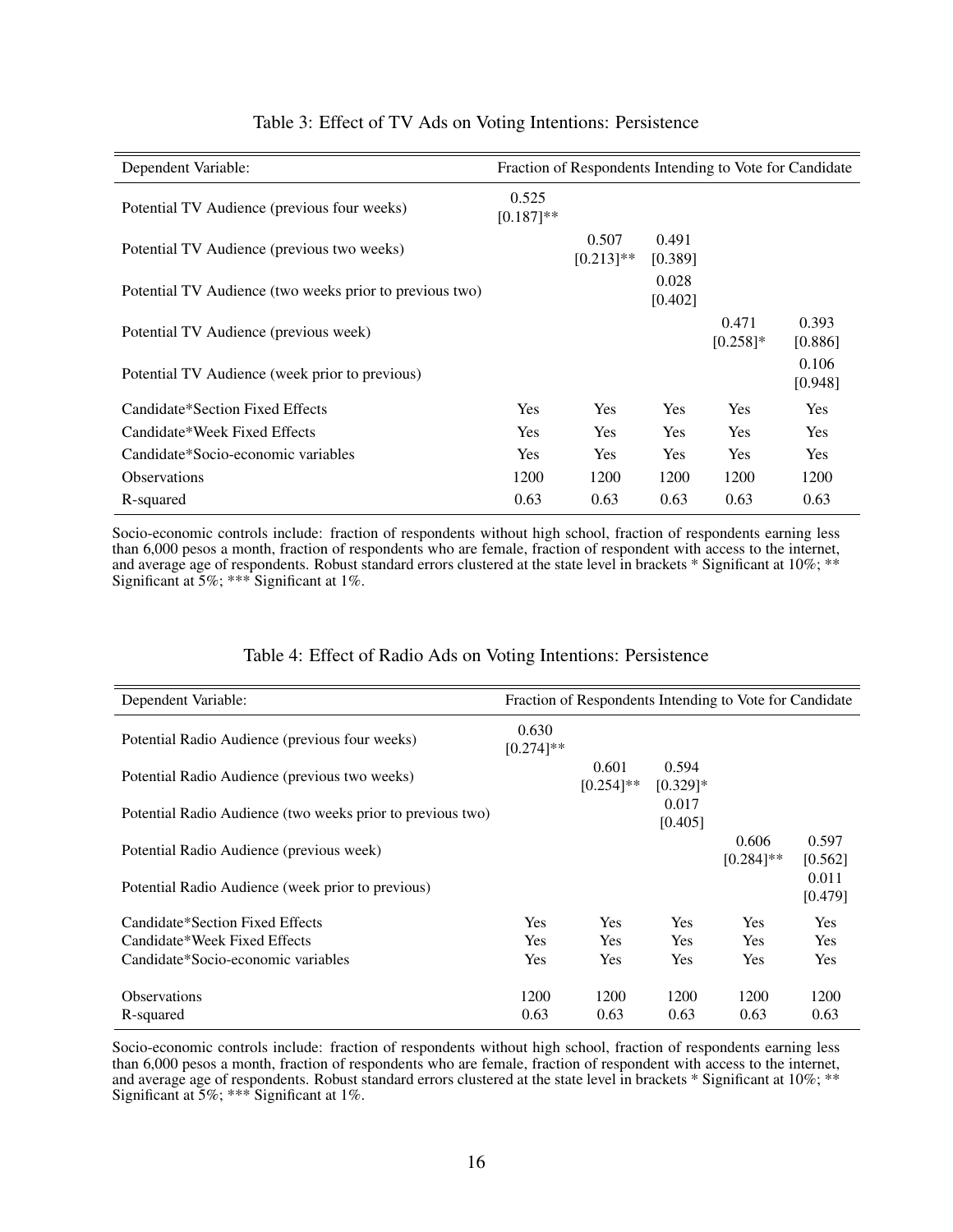had an effect on the likelihood that a respondent recalled candidates' campaign slogans - possibly the most basic and recurrent element of their political message. With regard to TV (columns 1 and 2), exposure to ads in the four and one week prior to the interview display a positive coefficient though in neither case this is far from significant. The point estimates are small (and actually negative) and insignificant for radio (columns 3 and 4). Hence, though limited to campaign slogans, our findings indicate that ads were not particularly effective at informing voters, and suggest that their persuasive effect may operate through other non-informative elements of the message.

| Dependent Variable:                      | Share of Respondents Recalling the Candidate's Slogan |                  |                     |                     |  |  |  |
|------------------------------------------|-------------------------------------------------------|------------------|---------------------|---------------------|--|--|--|
|                                          | TV                                                    |                  |                     | Radio               |  |  |  |
| Potential Audience (previous four weeks) | 0.264<br>[0.191]                                      |                  | $-0.031$<br>[0.125] |                     |  |  |  |
| Potential Audience (previous week)       |                                                       | 0.084<br>[0.170] |                     | $-0.053$<br>[0.116] |  |  |  |
| Candidate*Section Fixed Effects          | Yes                                                   | Yes              | Yes                 | <b>Yes</b>          |  |  |  |
| Candidate*Week Fixed Effects             | Yes                                                   | Yes              | <b>Yes</b>          | <b>Yes</b>          |  |  |  |
| Candidate*Socio-economic variables       | Yes                                                   | Yes              | <b>Yes</b>          | <b>Yes</b>          |  |  |  |
| <b>Observations</b>                      | 1200                                                  | 1200             | 1200                | 1200                |  |  |  |
| R-squared                                | 0.54                                                  | 0.54             | 0.53                | 0.54                |  |  |  |

#### Table 5: Effect of Ads on Voters' Information: Campaign Slogan

Socio-economic controls include: fraction of respondents without high school, fraction of respondents earning less than 6,000 pesos a month, fraction of respondents who are female, fraction of respondent with access to the internet, and average age of respondents. Robust standard errors clustered at the state level in brackets \* Significant at 10%; \*\* Significant at  $5\%$ ; \*\*\* Significant at 1%.

Another question that we explore is how the effect of ads evolves over the course of the campaign, i.e. whether ads aired early on in the campaign are more (less) effective than those aired in the last part of it. To test this aspect in the data empirically we estimate another variant of our baseline specification:

$$
S_{i,b,s,t} = \beta_1 \sum_{T=1}^{\tau} A d_{i,s,t-T} + \beta_2 \sum_{T=1}^{\tau} A d_{i,s,t-T} * week + \alpha_{i,b,s} + \gamma_{i,t} + \eta_i X_{b,s,t} + \varepsilon_{i,b,s,t}
$$
(3)

where *week* denotes the number of weeks of campaign elapsed at the time of the survey. Hence,  $\beta_1$  captures the effect of ads at the beginning of the campaign and  $\beta_2$  how that effect decreases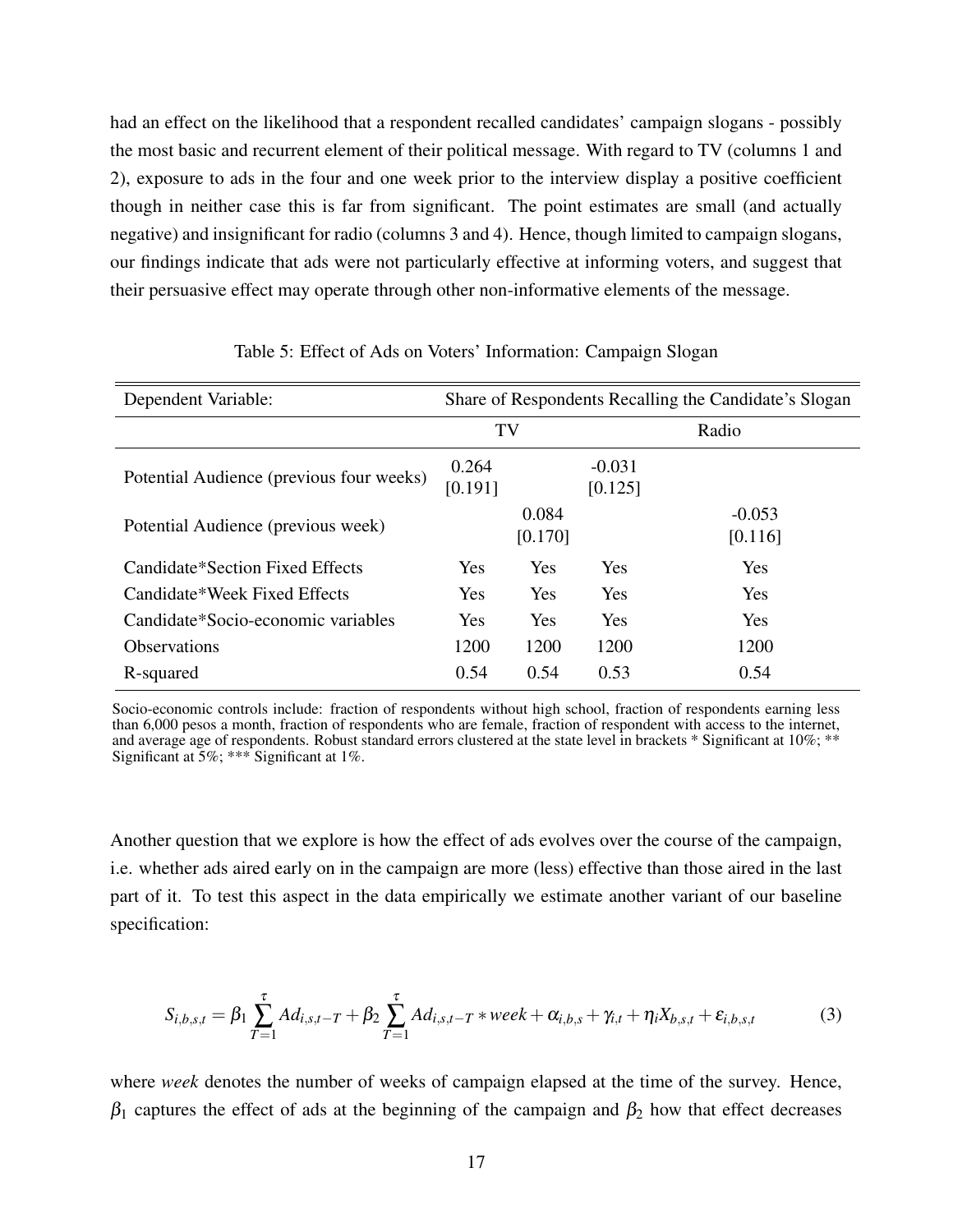(increases) for every additional week in the campaign. Table 6 reports the results for TV. While In columns 1 and 3 we replicate the results presented in Table 1 respectively for ads aired in the four and two weeks before, in columns 2 and 4 we also include the interaction with the indicator *week*. When doing so, the coefficient on ads becomes much larger (though it looses significance) while the interaction term displays a negative and insignificant coefficient. This suggests that the impact of ads on voting intentions decreases as the campaign unfolds and, given the magnitude of the coefficients, it reaches zero after approximately ten weeks (precisely the number of weeks in our sample). Once again, we find consistent results for radio (Table 7) although the coefficients are generally smaller in magnitude and more significant.

These findings are open to different interpretations. On the one hand, they seem consistent with at theory of informative persuasion which would predict ads to be especially effective in shaping voters' attitudes in the early stage of the campaign, when their opinions about candidates are not fully-formed, and to become less influential as more voters make up their mind. On the other hand, they can also be rationalized by al models of non-informative persuasion under the assumption that viewers are affected by ads fatigue and, while receptive to (the non-informative content of) ads early on, they become less attentive and responsive later on.<sup>[12](#page-0-0)</sup>

Another indirect way to investigate whether ads influence viewers through information is to look at what categories of individuals are more likely to be influenced by ads, especially with regard to differences in cognitive abilities and prior political information. In particular, we examine whether ads have a larger (smaller) effect on i) more educated people (who can be expected to be more informed about politics), ii) individuals that voted for the same party in the previous election (who can be expected to be more familiar with the party political platform). To this end we estimate the following variant of our baseline specification:

$$
S_{i,b,s,t} = \beta_1 \sum_{T=1}^{\tau} A d_{i,s,t-T} + \beta_2 \sum_{T=1}^{\tau} A d_{i,s,t-T} * X_{i,b,s,t} + \alpha_{i,b,s} + \gamma_{i,t} + \eta_i X_{b,s,t} + \varepsilon_{i,b,s,t}
$$
(4)

where  $X_{i,b,s,t}$  represents the average score for respondents in station *s* at time *t* with respect to either education (dummy for less than high school diploma) or previous vote (dummy for having voted for the same party in 2007). Hence  $\beta_2$  captures how larger (smaller) is the effect of ads on the least educated or for previous party supporters.

Table 8 reports the results for both TV and radio with respect to education (columns 1 and 2) and previous vote (columns 2 and 4). The first set of results indicates, rather surprisingly, that individuals with higher levels of education are more vulnerable to the effect of ads while the effect;

<sup>&</sup>lt;sup>12</sup> The latter view, advanced by several Mexican commentators (Arellano et al. 2013), seems especially compelling in light of the elevated number of ads slots assigned to parties in the 2012 campaign, corresponding to about seven times those aired in the previous presidential campaign.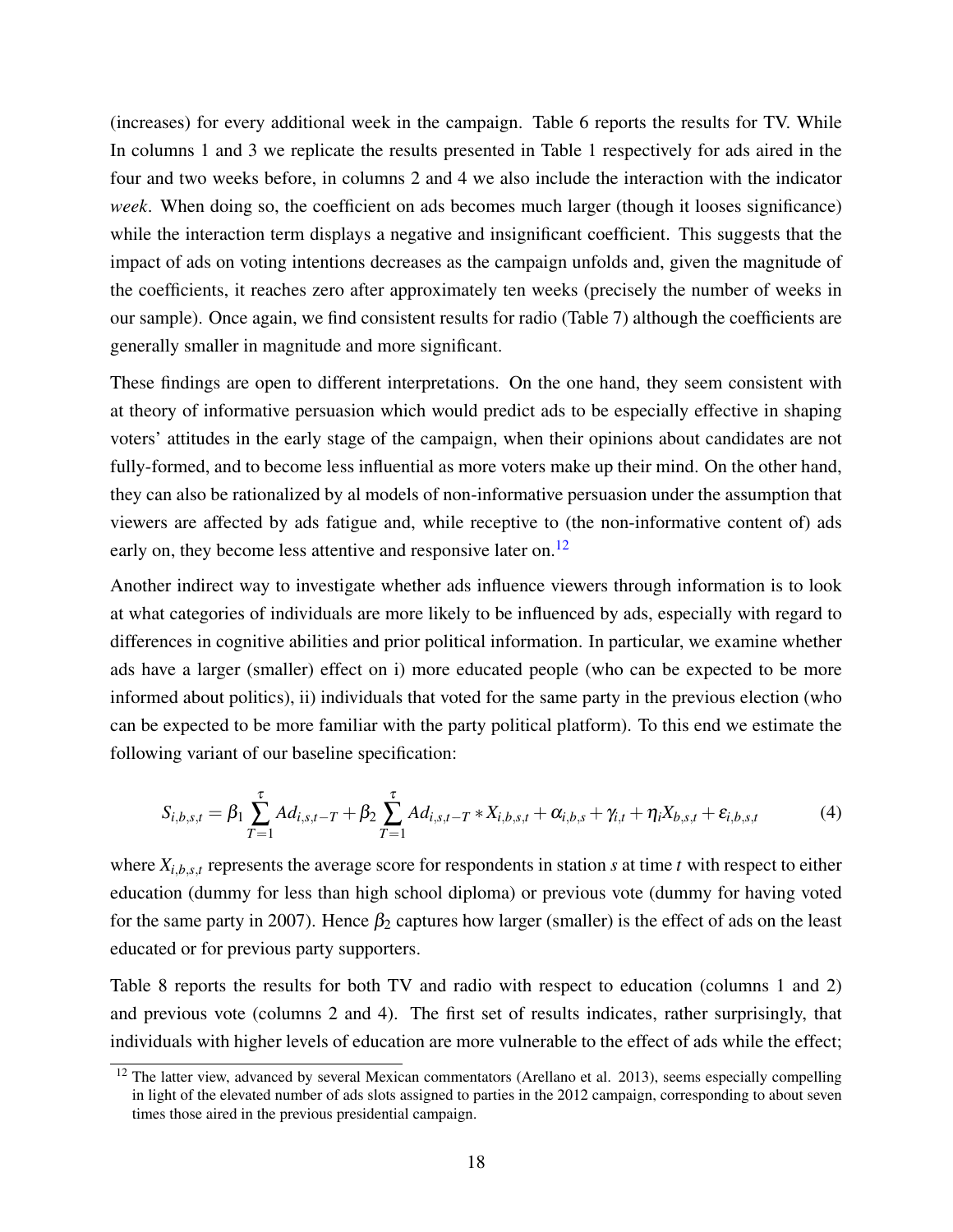| Dependent Variable: Fraction of Respondents Intending to Vote for Candidate |                     |                       |                      |  |  |  |  |  |  |
|-----------------------------------------------------------------------------|---------------------|-----------------------|----------------------|--|--|--|--|--|--|
| 0.525<br>$[0.187]$ **                                                       | 3.114<br>[1.830]    |                       |                      |  |  |  |  |  |  |
|                                                                             | $-0.237$<br>[0.162] |                       |                      |  |  |  |  |  |  |
|                                                                             |                     | 0.507<br>$[0.213]$ ** | 1.955<br>$[1.010]$ * |  |  |  |  |  |  |
|                                                                             |                     |                       | $-0.144$<br>[0.094]  |  |  |  |  |  |  |
| <b>Yes</b>                                                                  | <b>Yes</b>          | Yes                   | Yes                  |  |  |  |  |  |  |
| <b>Yes</b>                                                                  | <b>Yes</b>          | Yes                   | <b>Yes</b>           |  |  |  |  |  |  |
| <b>Yes</b>                                                                  | <b>Yes</b>          | Yes                   | Yes                  |  |  |  |  |  |  |
| 1200                                                                        | 1200                | 1200                  | 1200                 |  |  |  |  |  |  |
| 0.630                                                                       | 0.630               | 0.630                 | 0.630                |  |  |  |  |  |  |
|                                                                             |                     |                       |                      |  |  |  |  |  |  |

Table 6: Effect of TV Ads on Voting Intention: Evolution over the Course of the Campaign

Socio-economic controls include: fraction of respondents without high school, fraction of respondents earning less than 6,000 pesos a month, fraction of respondents who are female, fraction of respondent with access to the internet, and average age of respondents. Robust standard errors clustered at the state level in brackets \* Significant at 10%; \*\* Significant at 5%; \*\*\* Significant at 1%.

| Dependent Variable: Fraction of Respondents Intending to Vote for Candidate |                      |                       |                       |                     |  |  |  |  |
|-----------------------------------------------------------------------------|----------------------|-----------------------|-----------------------|---------------------|--|--|--|--|
| Potential Radio Audience (previous four weeks)                              | 0.63<br>$[0.274]$ ** | 1.552<br>$[0.727]$ ** |                       |                     |  |  |  |  |
| Potential Radio Audience (Previous four weeks)*Week of Campaign             |                      | $-0.093$<br>[0.067]   |                       |                     |  |  |  |  |
| Potential Radio Audience (previous two weeks)                               |                      |                       | 0.601<br>$[0.254]$ ** | 0.798<br>[0.740]    |  |  |  |  |
| Potential Radio Audience (Previous two weeks)*Week of Campaign              |                      |                       |                       | $-0.021$<br>[0.067] |  |  |  |  |
| Candidate*Section Fixed Effects                                             | Yes                  | Yes                   | Yes                   | <b>Yes</b>          |  |  |  |  |
| Candidate*Week Fixed Effects                                                | Yes                  | <b>Yes</b>            | Yes                   | <b>Yes</b>          |  |  |  |  |
| Candidate*Socio-economic variables                                          | <b>Yes</b>           | Yes                   | <b>Yes</b>            | <b>Yes</b>          |  |  |  |  |
| <b>Observations</b>                                                         | 1200                 | 1200                  | 1200                  | 1200                |  |  |  |  |
| R-squared                                                                   | 0.630                | 0.630                 | 0.630                 | 0.630               |  |  |  |  |

Table 7: Effect of Radio Ads on Voting Intention: Evolution over the Course of the Campaign

Socio-economic controls include: fraction of respondents without high school, fraction of respondents earning less than 6,000 pesos a month, fraction of respondents who are female, fraction of respondent with access to the internet, and average age of respondents. Robust standard errors clustered at the state level in brackets \* Significant at 10%; \*\* Significant at 5%; \*\*\* Significant at 1%.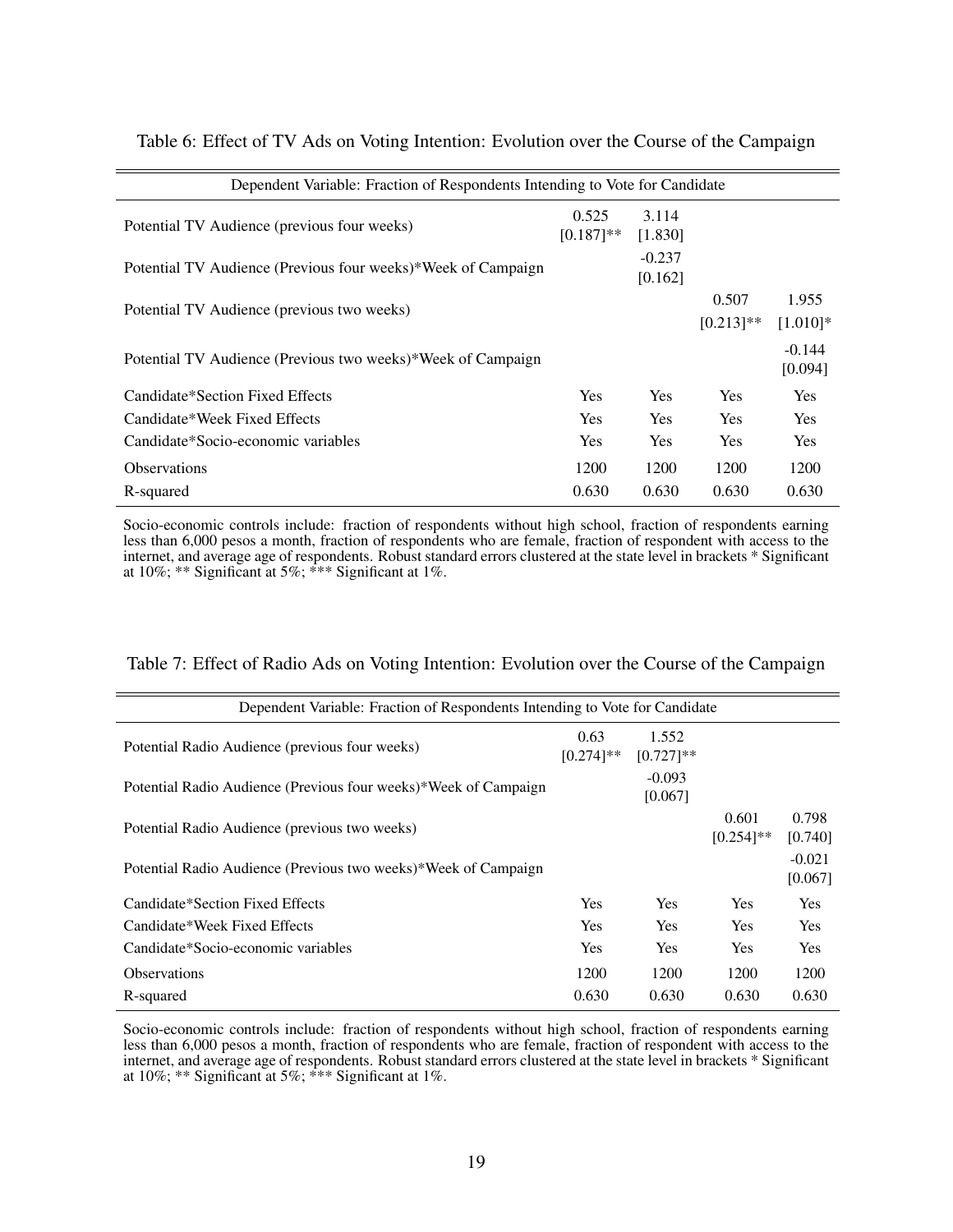in fact, for the least educated the positive coefficient on ads is counterbalanced by the large and negative coefficient on the interaction term. With regard to previous voting choices, our results indicates that ads only persuade individuals that voted for the party in the past, but have virtually no effect on others. To the extent that more educated people and previous party supporters are more informed about politics, in general, and about specific party's platform, in particular, this evidence seems inconsistent with the effect of ads operating through information, a thesis which would predict larger effects on individuals whose initial prior beliefs are less precise.

| Dependent Variable: Fraction of Respondents Intending to Vote for Candidate |                        |                        |               |               |  |  |  |  |
|-----------------------------------------------------------------------------|------------------------|------------------------|---------------|---------------|--|--|--|--|
|                                                                             | TV                     | Radio                  | TV            | Radio         |  |  |  |  |
| Potential Audience (previous four weeks)                                    | 2.418<br>$[0.522]$ *** | 1.964<br>$[0.320]$ *** | $-0.013$      | 0.114         |  |  |  |  |
| Potential Audience (previous four weeks)*                                   | $-3.640$               | $-2.429$               | [0.119]       | [0.219]       |  |  |  |  |
| <b>Fraction Low Education</b>                                               | $[1.297]**$            | $[0.663]$ ***          |               |               |  |  |  |  |
| Potential Audience (previous four weeks)*                                   |                        |                        | 1.338         | 1.326         |  |  |  |  |
| Voted for Cadidate's Party in Past Election                                 |                        |                        | $[0.098]$ *** | $[0.091]$ *** |  |  |  |  |
| Candidate*Section Fixed Effects                                             | <b>Yes</b>             | <b>Yes</b>             | Yes           | Yes           |  |  |  |  |
| Candidate*Week Fixed Effects                                                | <b>Yes</b>             | <b>Yes</b>             | <b>Yes</b>    | Yes           |  |  |  |  |
| Candidate*Socio-economic variables                                          | <b>Yes</b>             | Yes                    | Yes           | Yes           |  |  |  |  |
| <b>Observations</b>                                                         | 1200                   | 1200                   | 1200          | 1200          |  |  |  |  |
| R-squared                                                                   | 0.640                  | 0.640                  | 0.740         | 0.740         |  |  |  |  |

<span id="page-20-1"></span>Table 8: Effect of TV and Radio Ads on Voting Intention: Differences by Education and Past Vote

Socio-economic controls include: fraction of respondents without high school, fraction of respondents earning less than 6,000 pesos a month, fraction of respondents who are female, fraction of respondent with access to the internet, and average age of respondents. Robust standard errors clustered at the state level in brackets \* Significant at  $10\%$ ; \*\* Significant at  $5\%$ ; \*\*\* Significant at  $1\%$ .

# <span id="page-20-0"></span>5. CONCLUSION

To what extent do political ads influence voting intentions? Do ads influence people because of the information they provide or because of the persuading power of their non-informative content? Despite a rather large body of literature on the effect of campaign spending and political advertising these questions remain largely unanswered and very scant evidence exists on the impact of ads in countries other than the US, particularly in consolidating democracies.

This research investigates these questions in the context of Mexico's 2012 presidential elections by exploiting exogenous variation in the time of the day at which ads by different parties were aired.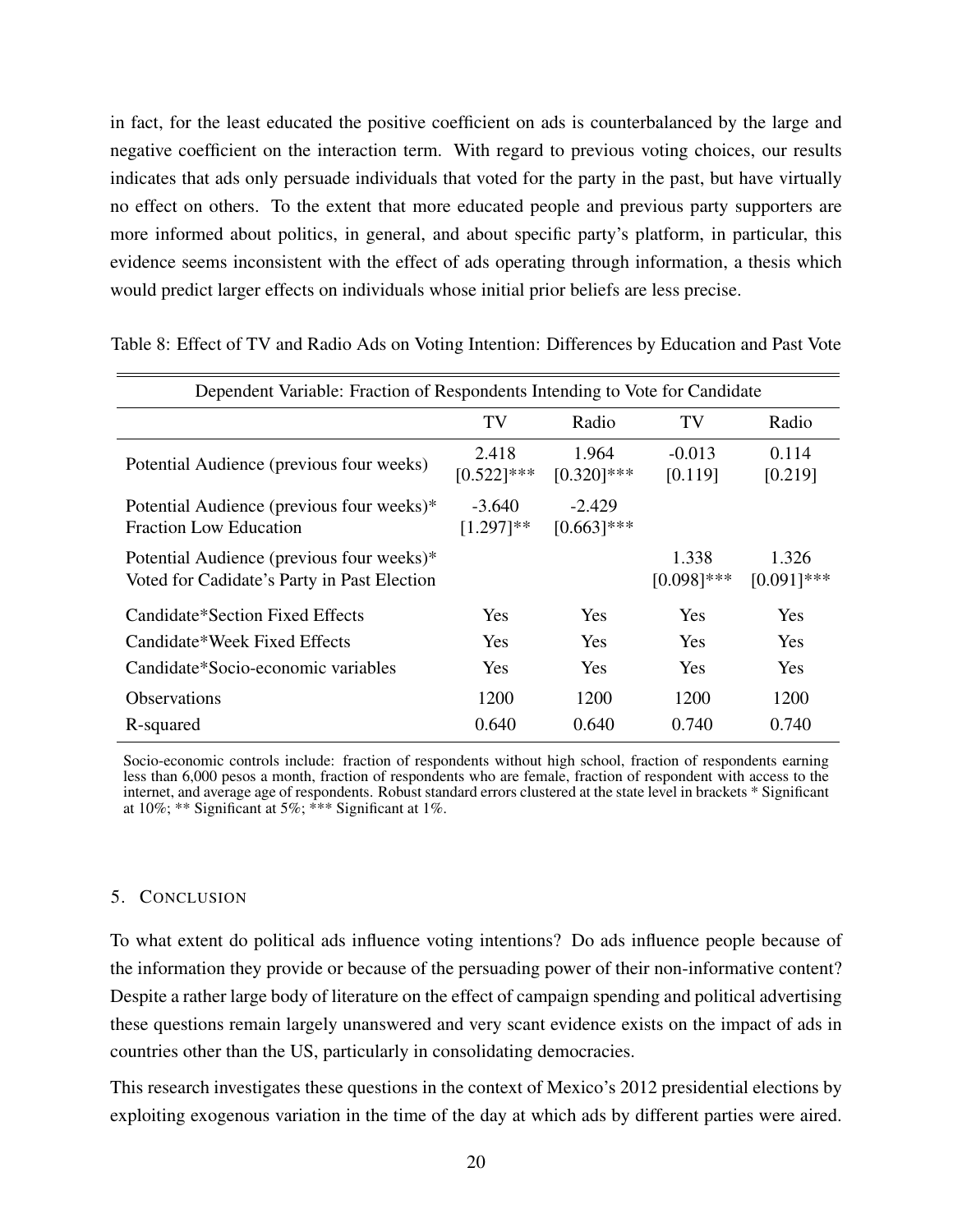We combine data on the share of TV and radio ads assigned to each party in each of the 90 days of the campaign with data on TV and radio audience at different times of the day and longitudinal electoral survey data at the polling station level. This allow us to cleanly identify the effect of exposure to ads on voting intentions controlling for geographical differences in partisan preferences and for shocks to candidates' popularity at the national level. Furthermore, our empirical design and the longitudinal dimension of our data allow us to shed light on whether this effect can be attributed to ads improving voters' information or, rather, to the persuasive power of ads' noninformative content.

Our analyses delivers a set of rich and rather multifaceted results which indicate that: i) exposure to a candidate's political ads, both on TV and radio, have a positive large and significant impact on voters' self-reported intentions to vote for that candidate; ii) this effect is rather-short lived, evaporating two weeks after exposure; iii) the effect is stronger at the beginning of the campaign but tends to vanish as the campaign unfolds; iv) ads have no significant impact on voter's awareness of candidates' political message, namely of their campaign slogan; v) ads are especially effective at persuading individuals with higher level of education and those that had voted for the party in the past.

Taken together these findings suggest that campaign ads can be influential in shaping individual voting intentions, but that this effect may be due not so much to the information they convey but, rather, to the persuasive power of other non-informative elements of their message.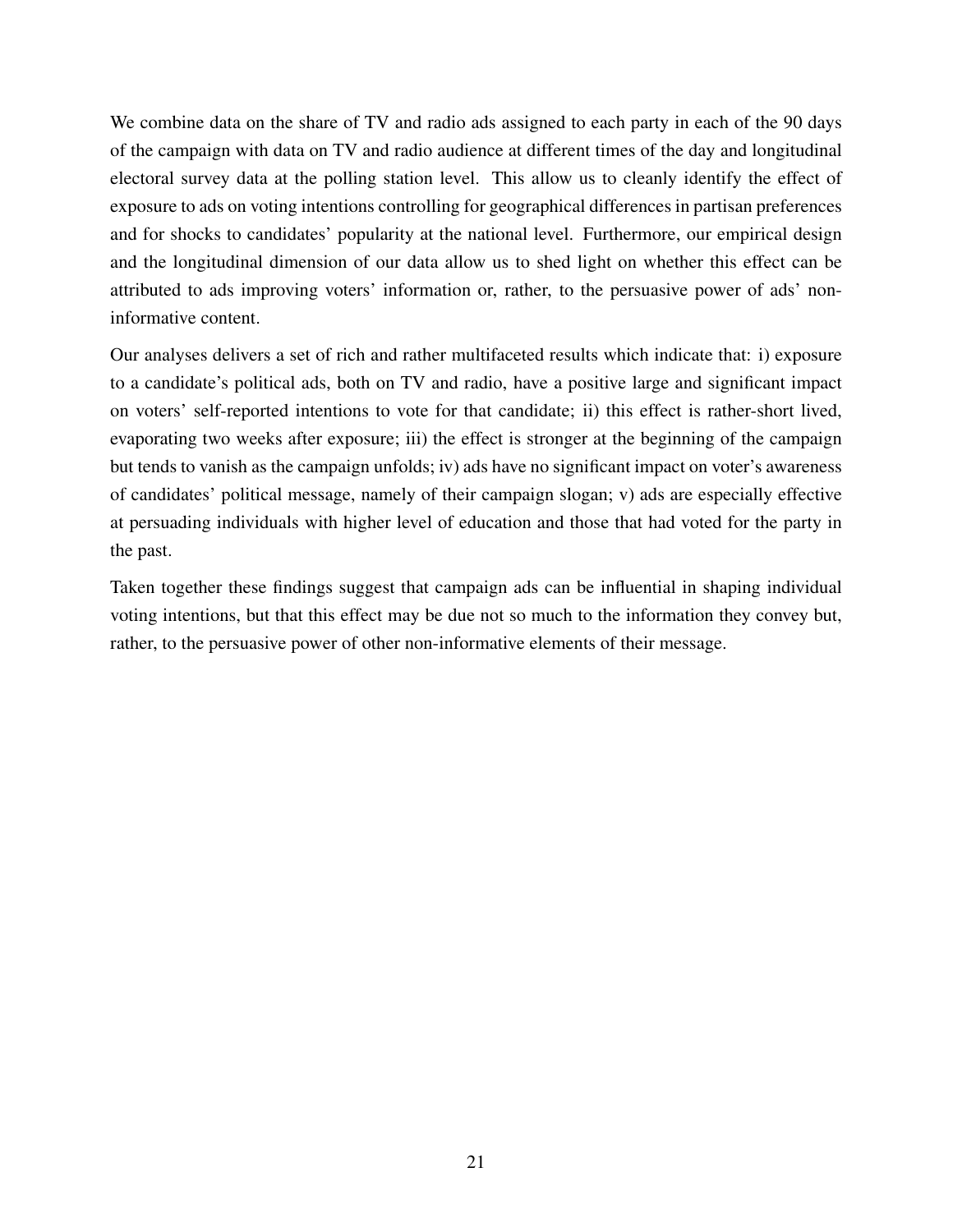#### **REFERENCES**

- <span id="page-22-2"></span>Ansolabehere, S. and S. Iyengar (1996). Can the press monitor campaign advertising? An experimental study. *The Harvard International Journal of Press/Politics 1*(1), 72–86.
- <span id="page-22-3"></span>Brader, T. (2005). Striking a responsive chord: How political ads motivate and persuade voters by appealing to emotions. *American Journal of Political Science 49*(2), 388–405.
- Brusco, S., M. Dziubiński, and J. Roy (2012). The hotelling-downs model with runoff voting. *Games and Economic Behavior 74*(2), 447–469.
- <span id="page-22-5"></span>Da Silveira, B. S. and J. M. De Mello (2011). Campaign advertising and election outcomes: Quasinatural experiment evidence from gubernatorial elections in Brazil. *The Review of Economic Studies 78*(2), 590–612.
- <span id="page-22-0"></span>DellaVigna, S. and M. Gentzkow (2010, 09). Persuasion: Empirical evidence. *Annual Review of Economics 2*(1), 643–669.
- <span id="page-22-6"></span>Gerber, A. (1998). Estimating the effect of campaign spending on senate election outcomes using instrumental variables. *American Political Science Review 92*(2), 401–411.
- <span id="page-22-4"></span>Gerber, A., J. G. Gimpel, D. P. Green, and D. R. Shaw (2007). The influence of television and radio advertising on candidate evaluations: Results from a large scale randomized experiment. *Unpublished paper, Yale University*.
- <span id="page-22-7"></span>Huber, G. A. and K. Arceneaux (2007). Identifying the persuasive effects of presidential advertising. *American Journal of Political Science 51*(4), 957–977.
- Krupnikov, Y. (2011). When does negativity demobilize? tracing the conditional effect of negative campaigning on voter turnout. *American Journal of Political Science 55*(4), 797–813.
- Larreguy, H. (2012). Monitoring political brokers: Evidence from clientelistic networks in mexico. *Working Paper*.
- <span id="page-22-8"></span>Larreguy, H., J. Marshall, and J. M. Snyder Jr. (2014). Political advertising in consolidating democracies: Radio ads, clientelism, and political development in mexico. *Working Paper*.
- <span id="page-22-1"></span>Levitt, S. D. (1994). Using repeat challengers to estimate the effect of campaign spending on election outcomes in the us house. *Journal of Political Economy 102*(4), 777.
- <span id="page-22-9"></span>Martin, G. J. (2012). The informational content of campaign advertising. *Working Paper*.
- Osborne, M. J. (1995). Spatial models of political competition under plurality rule: A survey of some explanations of the number of candidates and the positions they take. *Canadian Journal of Economics*, 261–301.
- Osborne, M. J. and A. Slivinski (1996). A model of political competition with citizen-candidates. *The Quarterly Journal of Economics 111*(1), 65–96.
- Palfrey, T. R. (1984). Spatial equilibrium with entry. *The Review of Economic Studies 51*(1),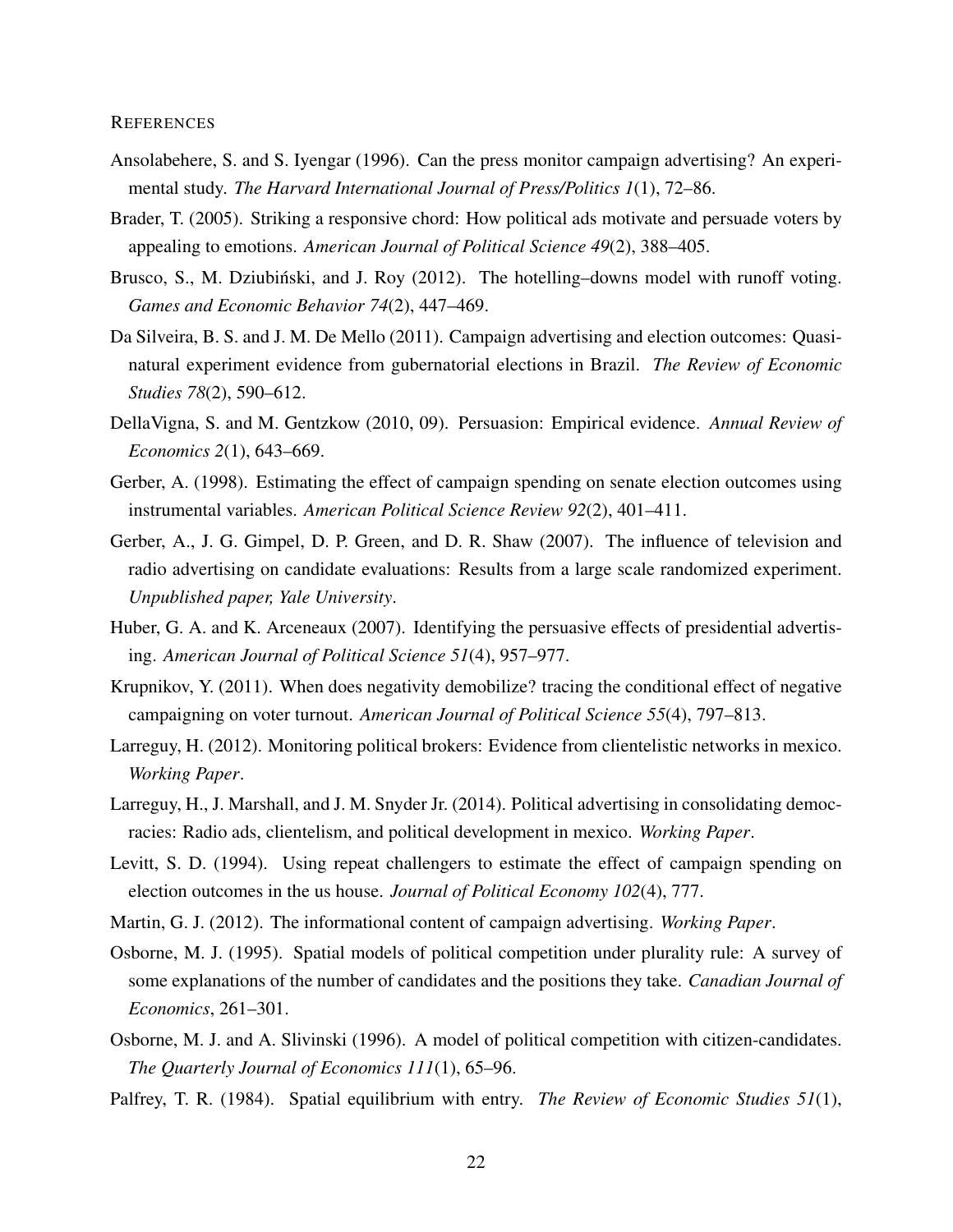139–156.

- <span id="page-23-1"></span>Prat, A. (2002). Campaign advertising and voter welfare. *The Review of Economic Studies 69*(4), 999–1017.
- <span id="page-23-0"></span>Valentino, N. A., V. L. Hutchings, and D. Williams (2004). The impact of political advertising on knowledge, internet information seeking, and candidate preference. *Journal of Communication 54*(2), 337–354.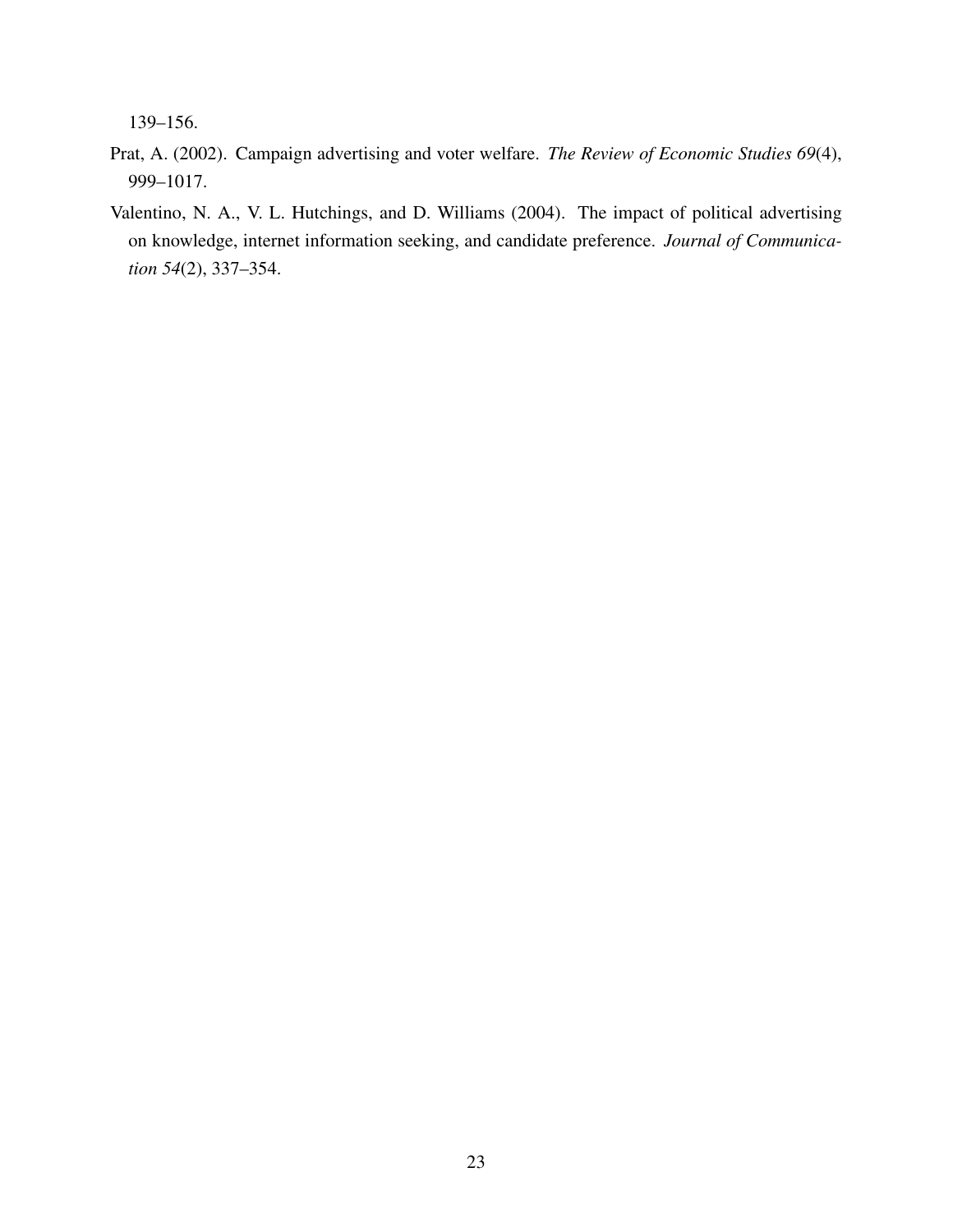# **APPENDIX**

<span id="page-24-0"></span>

| Dependent Variable:                         |               |              |               | Fraction That Voted for Candidate's Party in Past Election |
|---------------------------------------------|---------------|--------------|---------------|------------------------------------------------------------|
|                                             |               |              |               |                                                            |
| Potential TV Audience (previous four weeks) | 0.236         | 0.284        | 0.252         | 0.146                                                      |
|                                             | [0.220]       | [0.212]      | [0.236]       | [0.207]                                                    |
| Constant                                    | 0.405         | 0.755        | 0.353         | 0.054                                                      |
|                                             | $[0.128]$ *** | $[0.270]$ ** | $[0.066]$ *** | [0.088]                                                    |
| Candidate*Section Fixed Effects             | <b>Yes</b>    | <b>Yes</b>   | Yes           | Yes                                                        |
| Candidate-Specific Quadratic Time Trend     | Yes           |              |               |                                                            |
| Candidate-Specific Cubic Time Trend         |               | <b>Yes</b>   |               |                                                            |
| Candidate*Week Fixed Effects                |               |              | Yes           | Yes                                                        |
| Candidate*Socio-economic variables          |               |              |               | Yes                                                        |
| <b>Observations</b>                         | 1200          | 1200         | 1200          | 1200                                                       |
| R-squared                                   | 0.49          | 0.49         | 0.5           | 0.53                                                       |

# Table A.1: TV Ads on Past Vote

Socio-economic controls include: fraction of respondents without high school, fraction of respondents earning less than 6,000 pesos a month, fraction of respondents who are female, fraction of respondent with access to the internet, and average age of respondents. Robust standard errors clustered at the state level in brackets \* Significant at 10%; \*\* Significant at 5%; \*\*\* Significant at 1%.